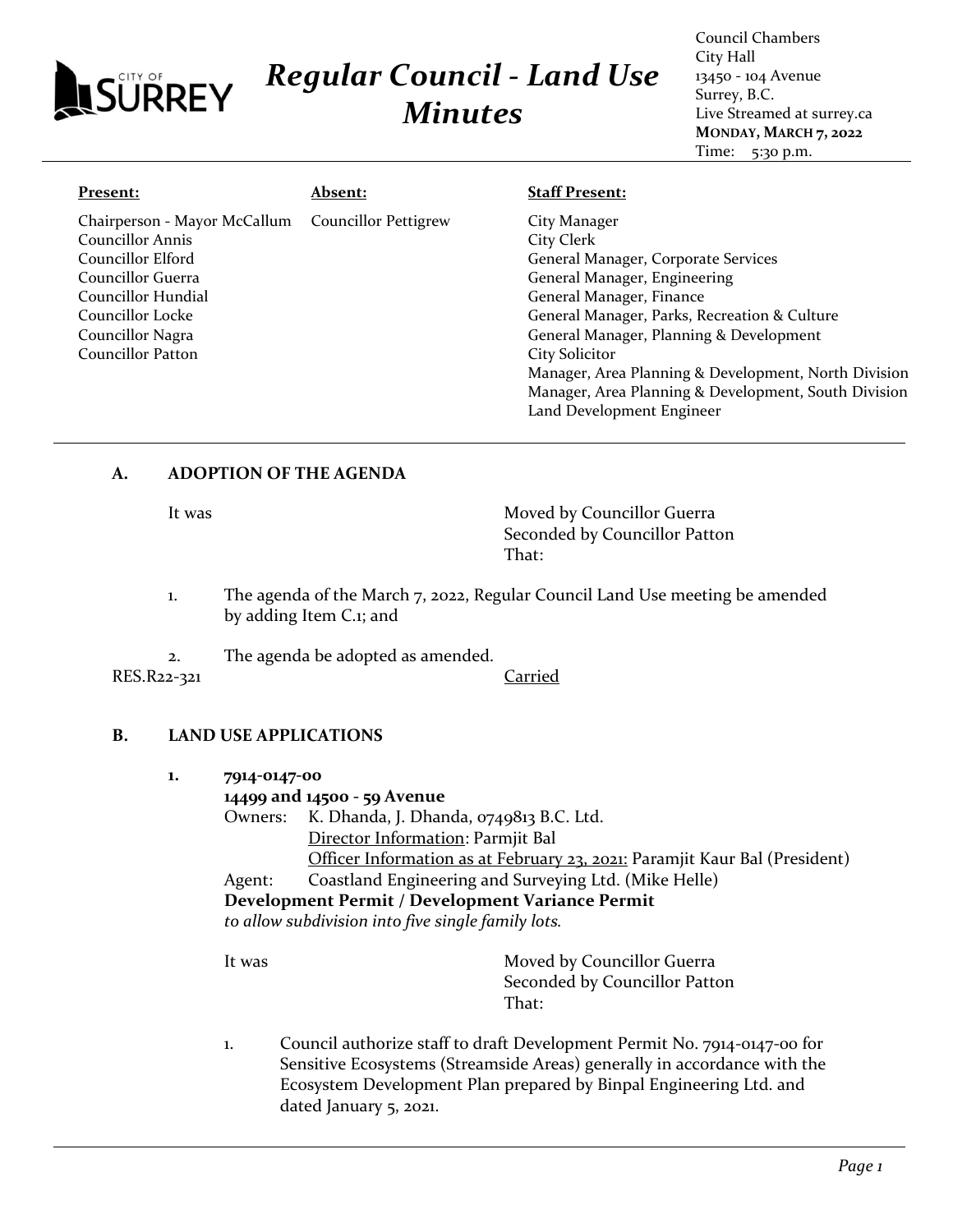- 2. Council approve Development Variance Permit No. 7914-0147-00, to reduce the minimum rear yard setback of a principal building of the "Single Family Residential (12) Zone (RF-12)" from 7.5 metres to 6.0 metres for proposed Lots 1, 2 and 4, and from 7.5 metres to 5.5 metres for proposed Lot 3, to proceed to Public Notification.
- 3. Council instruct staff to resolve the following issues prior to final approval:
	- (a) ensure that all engineering requirements and issues including restrictive covenants, dedications, and rights-of-way where necessary, are addressed to the satisfaction of the General Manager, Engineering;
	- (b) submission of a subdivision layout to the satisfaction of the Approving Officer;
	- (c) submission of a finalized tree survey and a statement regarding tree preservation to the satisfaction of the City Landscape Architect; and
	- (d) submission of a finalized Ecosystem Development Plan to the satisfaction of City staff.

RES.R22-322 Carried

**2. 7921-0204-00 16387 - 50 Avenue** Owners: P. Singh, G. Kaur Agent: P. Singh **Rezoning from A-1 to CD (based on A-1)** *to permit a cannabis production facility within an existing Quonset building on the lot.*

RES.R22-323 Carried

It was **Moved by Councillor Guerra** Seconded by Councillor Patton That Application 7921-0204-00 be denied.

**3. 7919-0362-00 5845, 5851, and 5879 - 148 Street; 5874 - 147B Street** Owner: The Board of Education of School District No. 36 (Surrey) Agent: School District No. 36 (Surrey) (Wendy Crowe) **NCP Amendment from "Single Family Small Lots" to "Schools"** *to permit the development of a new elementary school.*  It was Moved by Councillor Guerra Seconded by Councillor Patton That Council amend the South Newton Neighborhood Concept Plan to redesignate the properties at 5845 - 148 Street and 5851 - 148 Street from "Single Family Small Lots" to "Schools". RES.R22-324 Carried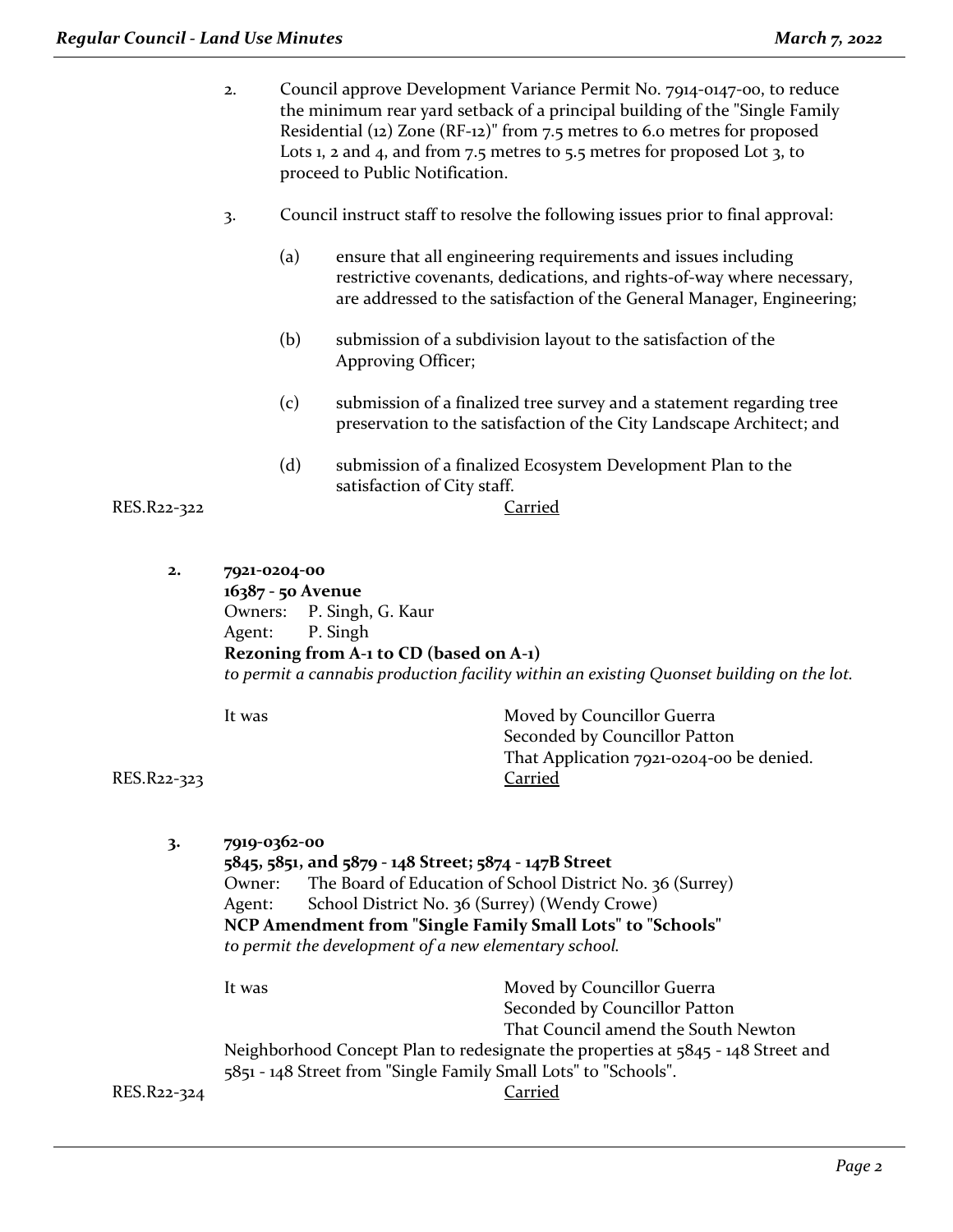| 4.    | 7922-0019-00                                                                         |                                                            |                                           |  |
|-------|--------------------------------------------------------------------------------------|------------------------------------------------------------|-------------------------------------------|--|
|       |                                                                                      | 19062 - 34A Avenue                                         |                                           |  |
|       | Owner:                                                                               | 1303325 B.C. Ltd.                                          |                                           |  |
|       |                                                                                      | Director Information: Joshua Gaglardi                      |                                           |  |
|       |                                                                                      | No Officer Information Filed.                              |                                           |  |
|       | Agent:                                                                               | Orion Construction (Jack Priestley)                        |                                           |  |
|       | <b>Development Variance Permit</b>                                                   |                                                            |                                           |  |
|       | to vary the required number of parking spaces, to permit the addition of a mezzanine |                                                            |                                           |  |
|       | for storage.                                                                         |                                                            |                                           |  |
|       | It was                                                                               |                                                            | Moved by Councillor Guerra                |  |
|       |                                                                                      |                                                            | Seconded by Councillor Patton             |  |
|       |                                                                                      |                                                            | That Council approve Development Variance |  |
|       | Permit No. 7922-0019-00, to reduce the minimum number of on-site parking spaces      |                                                            |                                           |  |
|       |                                                                                      | required from 47 to 41, to proceed to Public Notification. |                                           |  |
| 2-325 |                                                                                      |                                                            | Carried                                   |  |

RES.R22-325

**5. 7921-0169-00**

**8929 - 148 Street** Owners: G. Dhanoi, L. Dhanoi Agent: Citiwest Consulting Ltd. (Roger Jawanda) **Rezoning from RF to RF-13** *to allow subdivision into two single family small urban lots.*

It was **Moved by Councillor Guerra** Seconded by Councillor Patton That:

- 1. A Bylaw be introduced to rezone the subject site from "Single Family Residential Zone (RF)" to "Single Family Residential (13) Zone (RF-13)" and a date be set for Public Hearing.
- 2. Council instruct staff to resolve the following issues prior to final adoption:
	- (a) ensure that all engineering requirements and issues including restrictive covenants, dedications, and rights-of-way where necessary, are addressed to the satisfaction of the General Manager, Engineering;
	- (b) submission of a subdivision layout to the satisfaction of the Approving Officer;
	- (c) submission of a finalized tree survey and a statement regarding tree preservation to the satisfaction of the City Landscape Architect;
	- (d) the applicant satisfy the deficiency in tree replacement on the site, to the satisfaction of the Planning and Development Department;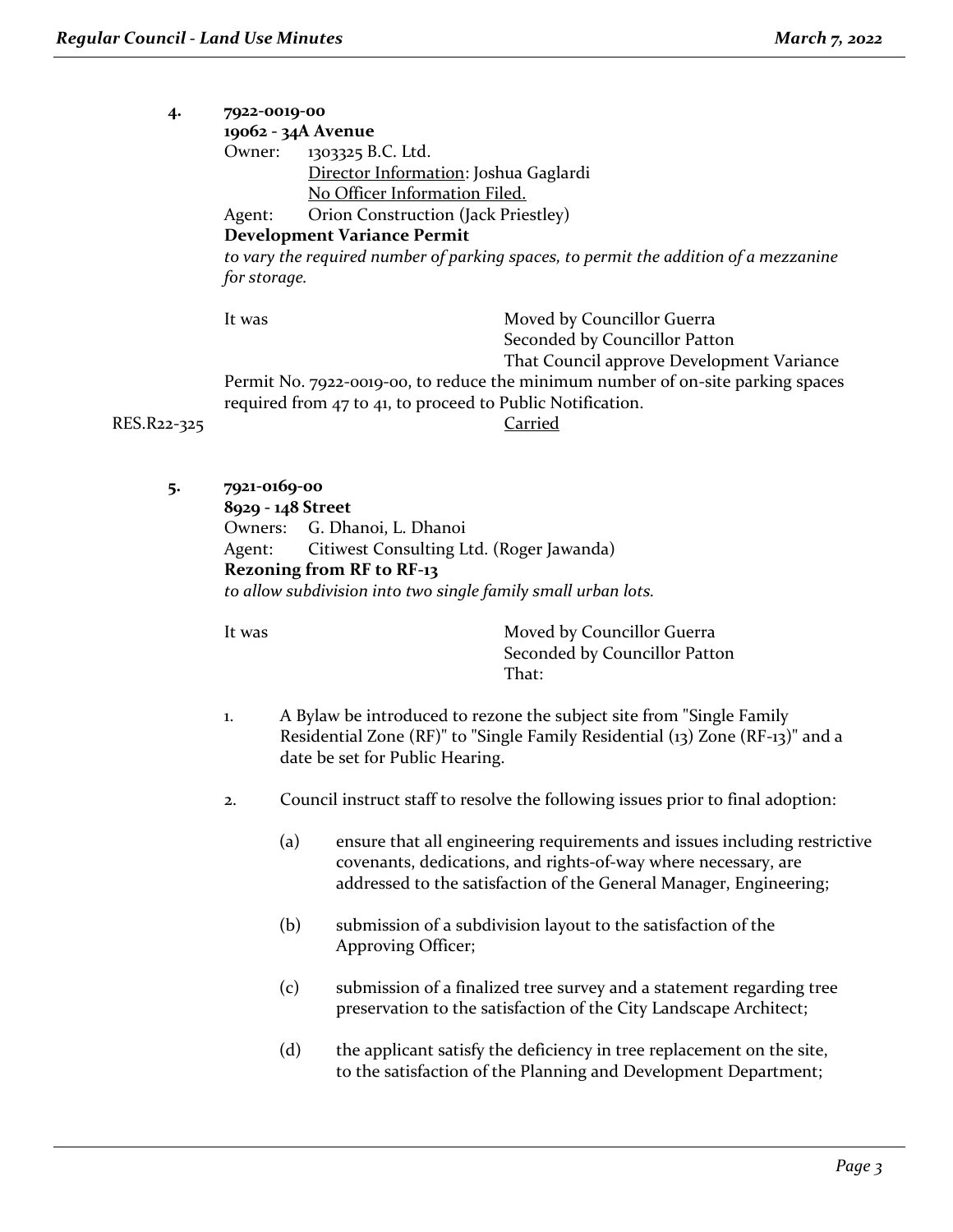|             | (e)                                                                                                                                                                                                                                                                                                                                                                                                                                                                                                                                                                                                                                                                                                                                                                                                                   |                                                           | the applicant adequately address the City's needs with respect to the<br>City's Affordable Housing Strategy, to the satisfaction of the General<br>Manager, Planning & Development Services; and |
|-------------|-----------------------------------------------------------------------------------------------------------------------------------------------------------------------------------------------------------------------------------------------------------------------------------------------------------------------------------------------------------------------------------------------------------------------------------------------------------------------------------------------------------------------------------------------------------------------------------------------------------------------------------------------------------------------------------------------------------------------------------------------------------------------------------------------------------------------|-----------------------------------------------------------|--------------------------------------------------------------------------------------------------------------------------------------------------------------------------------------------------|
| RES.R22-326 | (f)                                                                                                                                                                                                                                                                                                                                                                                                                                                                                                                                                                                                                                                                                                                                                                                                                   |                                                           | demolition of existing buildings and structures to the satisfaction of<br>the Planning and Development Department.<br><b>Carried</b>                                                             |
|             | It was                                                                                                                                                                                                                                                                                                                                                                                                                                                                                                                                                                                                                                                                                                                                                                                                                |                                                           | Moved by Councillor Guerra<br>Seconded by Councillor Patton                                                                                                                                      |
| RES.R22-327 |                                                                                                                                                                                                                                                                                                                                                                                                                                                                                                                                                                                                                                                                                                                                                                                                                       | Amendment Bylaw, 2022, No. 20588" pass its first reading. | That "Surrey Zoning Bylaw, 1993, No. 12000,<br><b>Carried</b>                                                                                                                                    |
|             |                                                                                                                                                                                                                                                                                                                                                                                                                                                                                                                                                                                                                                                                                                                                                                                                                       | The said Bylaw was then read for the second time.         |                                                                                                                                                                                                  |
|             | It was                                                                                                                                                                                                                                                                                                                                                                                                                                                                                                                                                                                                                                                                                                                                                                                                                |                                                           | Moved by Councillor Guerra<br>Seconded by Councillor Patton<br>That "Surrey Zoning Bylaw, 1993, No. 12000,                                                                                       |
| RES.R22-328 | Amendment Bylaw, 2022, No. 20588" pass its second reading.                                                                                                                                                                                                                                                                                                                                                                                                                                                                                                                                                                                                                                                                                                                                                            |                                                           | <b>Carried</b>                                                                                                                                                                                   |
|             | It was then                                                                                                                                                                                                                                                                                                                                                                                                                                                                                                                                                                                                                                                                                                                                                                                                           |                                                           | Moved by Councillor Guerra<br>Seconded by Councillor Patton<br>That the Public Hearing on "Surrey Zoning                                                                                         |
|             |                                                                                                                                                                                                                                                                                                                                                                                                                                                                                                                                                                                                                                                                                                                                                                                                                       | March 28, 2022, at 7:00 p.m.                              | Bylaw, 1993, No. 12000, Amendment Bylaw, 2022, No. 20588" be held at City Hall on                                                                                                                |
| RES.R22-329 |                                                                                                                                                                                                                                                                                                                                                                                                                                                                                                                                                                                                                                                                                                                                                                                                                       |                                                           | <b>Carried</b>                                                                                                                                                                                   |
| 6.          | 7919-0258-00, 7919-0258-01<br>10232 Whalley Boulevard<br>Owner: Anthem Surrey Centre 2 Developments Ltd.<br>Anthem Properties Group Ltd. (Alexander Wright)<br>Agent:<br>City Centre Plan Amendment for a portion from "Residential Mid to High Rise<br>Residential 3.5 FAR" to "Mixed-Use 3.5 FAR"<br><b>Rezoning from C-8 to CD</b><br><b>General Development Permit</b><br><b>Detailed Development Permit</b><br><b>Development Variance Permit</b><br>to permit the development of a mixed-use phased development consisting of three<br>high-rise mixed-use towers, two low-rise residential buildings and one single-storey<br>stand-alone commercial building. Phase 1 consists of a 31-storey mixed-use tower with<br>ground floor commercial space and one single-storey stand-alone commercial<br>building. |                                                           |                                                                                                                                                                                                  |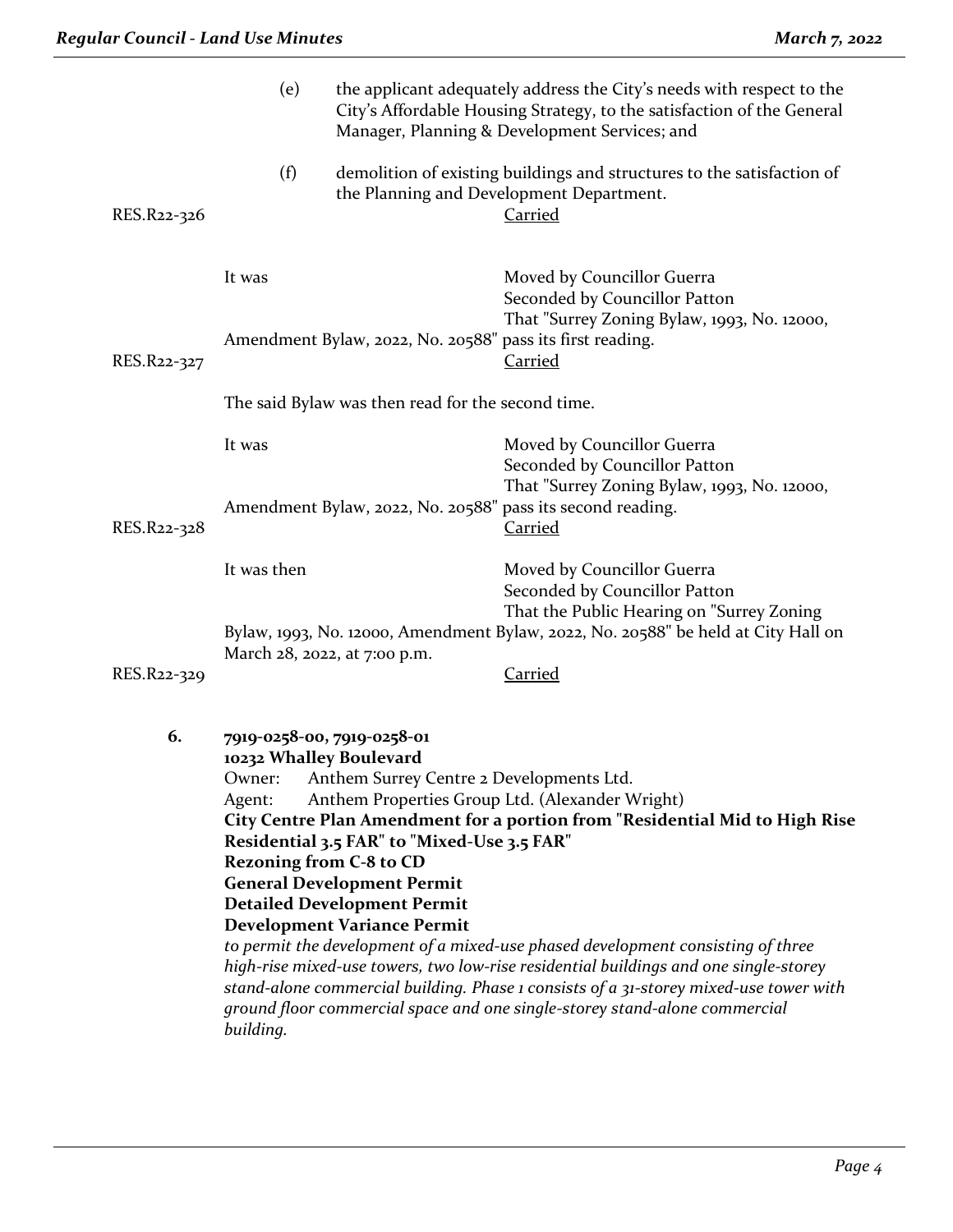It was Moved by Councillor Guerra Seconded by Councillor Patton That:

- 1. A Bylaw be introduced to rezone the subject site from "Community Commercial Zone (C-8)" to "Comprehensive Development Zone (CD)" and a date be set for Public Hearing.
- 2 Council authorize staff to draft General Development Permit No. 7919-0258-00 generally in accordance with the attached drawings (Appendix I).
- 3. Council authorize staff to draft Detailed Development Permit No. 7919-0258-01 for Phase 1 generally in accordance with the attached drawings (Appendix I).
- 4. Council approve Development Variance Permit No. 7919-0258-00, to vary the definition of "Bond" in the "Surrey Subdivision and Development By-law, 1986, No. 8830", as amended, to include the use of a Surety Bond for Servicing Agreement No. 7919-0258-00 and to proceed to Public Notification.
- 5. Council instruct staff to resolve the following issues prior to final adoption:
	- (a) ensure that all engineering requirements and issues including restrictive covenants, dedications, and rights-of-way where necessary, are addressed to the satisfaction of the General Manager, Engineering;
	- (b) submission of a subdivision layout to the satisfaction of the Approving Officer;
	- (c) resolution of all urban design issues to the satisfaction of the Planning and Development Department;
	- (d) submission of a finalized landscaping plan and landscaping cost estimate to the specifications and satisfaction of the Planning and Development Department;
	- (e) submission of a finalized tree survey and a statement regarding tree preservation to the satisfaction of the City Landscape Architect;
	- (f) the applicant satisfy the deficiency in tree replacement on the site, to the satisfaction of the Planning and Development Department;
	- (g) the applicant provide a density bonus amenity contribution consistent with the Tier 2 Capital Projects CACs in support of the requested increased density, to the satisfaction of the General Manager, Planning and Development Department;
	- (h) provision of cash-in-lieu contribution to satisfy the indoor amenity space requirement of the RMC-135 Zone, at the rate in effect at the time of Final Adoption;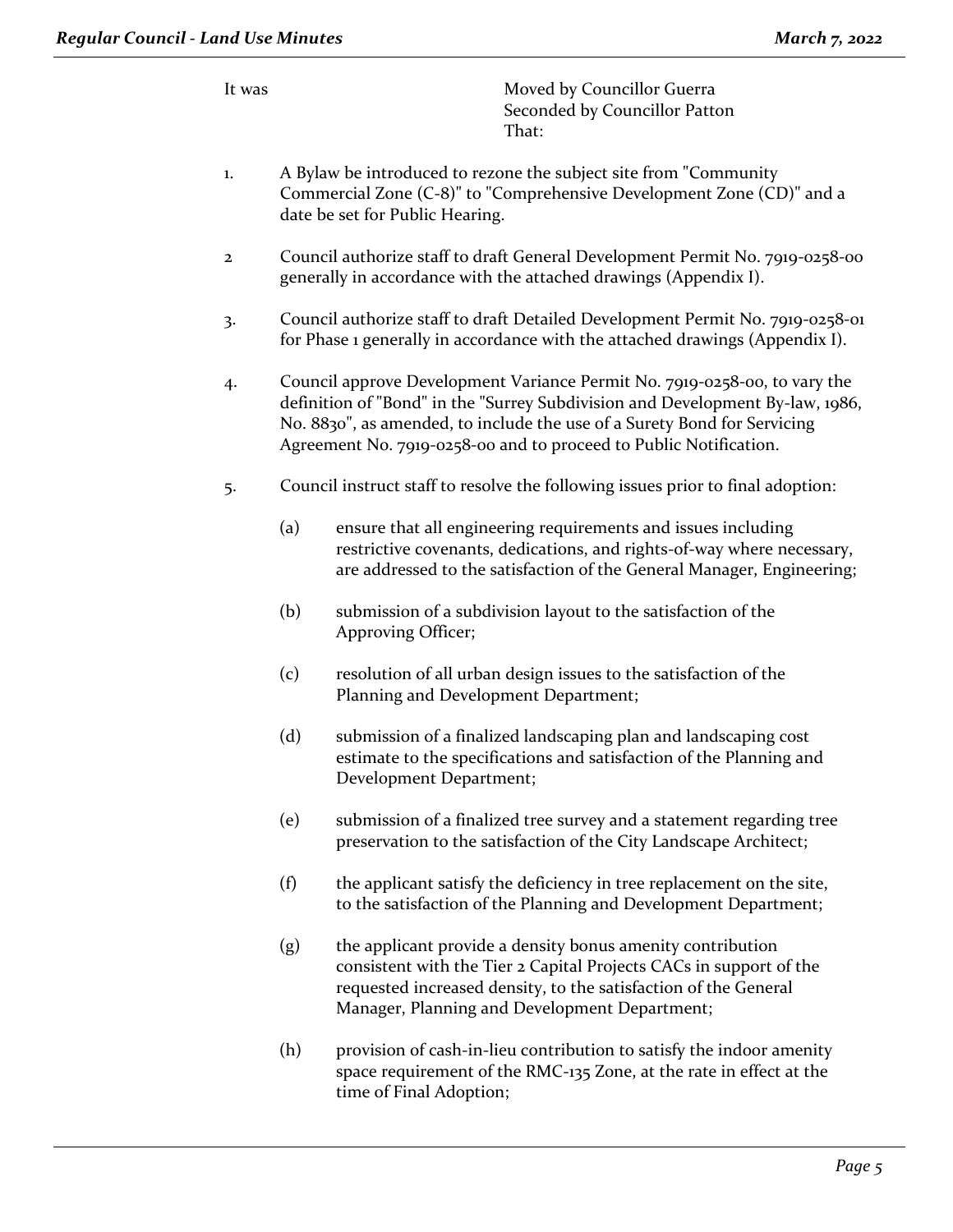| registration of a Section 219 Restrictive Covenant to adequately<br>satisfaction of the General Manager, Parks, Recreation and Culture<br>and with respect to the City's Affordable Housing Strategy and Tier<br>1 Capital Project CACs, to the satisfaction of the General Manager, |  |  |
|--------------------------------------------------------------------------------------------------------------------------------------------------------------------------------------------------------------------------------------------------------------------------------------|--|--|
| registration of a volumetric statutory right-of-way for public<br>rights-of-passage for the proposed plaza spaces located throughout<br>the development site;                                                                                                                        |  |  |
| registration of a shared access and maintenance easement for shared<br>use of the proposed outdoor amenity spaces located throughout the                                                                                                                                             |  |  |
| submission of a finalized Traffic Impact Assessment (TIA) to the                                                                                                                                                                                                                     |  |  |
| Council pass a resolution to amend the City Centre Plan to redesignate a<br>portion of the subject site from "Mid to High Rise Residential 3.5 FAR" to                                                                                                                               |  |  |
|                                                                                                                                                                                                                                                                                      |  |  |
| That "Surrey Comprehensive Development                                                                                                                                                                                                                                               |  |  |
|                                                                                                                                                                                                                                                                                      |  |  |
|                                                                                                                                                                                                                                                                                      |  |  |
| That "Surrey Comprehensive Development                                                                                                                                                                                                                                               |  |  |
|                                                                                                                                                                                                                                                                                      |  |  |
|                                                                                                                                                                                                                                                                                      |  |  |
| Comprehensive Development Zone 47 (CD 47), Bylaw, 2022, No. 20589" be held at                                                                                                                                                                                                        |  |  |
| "Mixed-Use 3.5 FAR" as shown in Appendix VII, when the project is                                                                                                                                                                                                                    |  |  |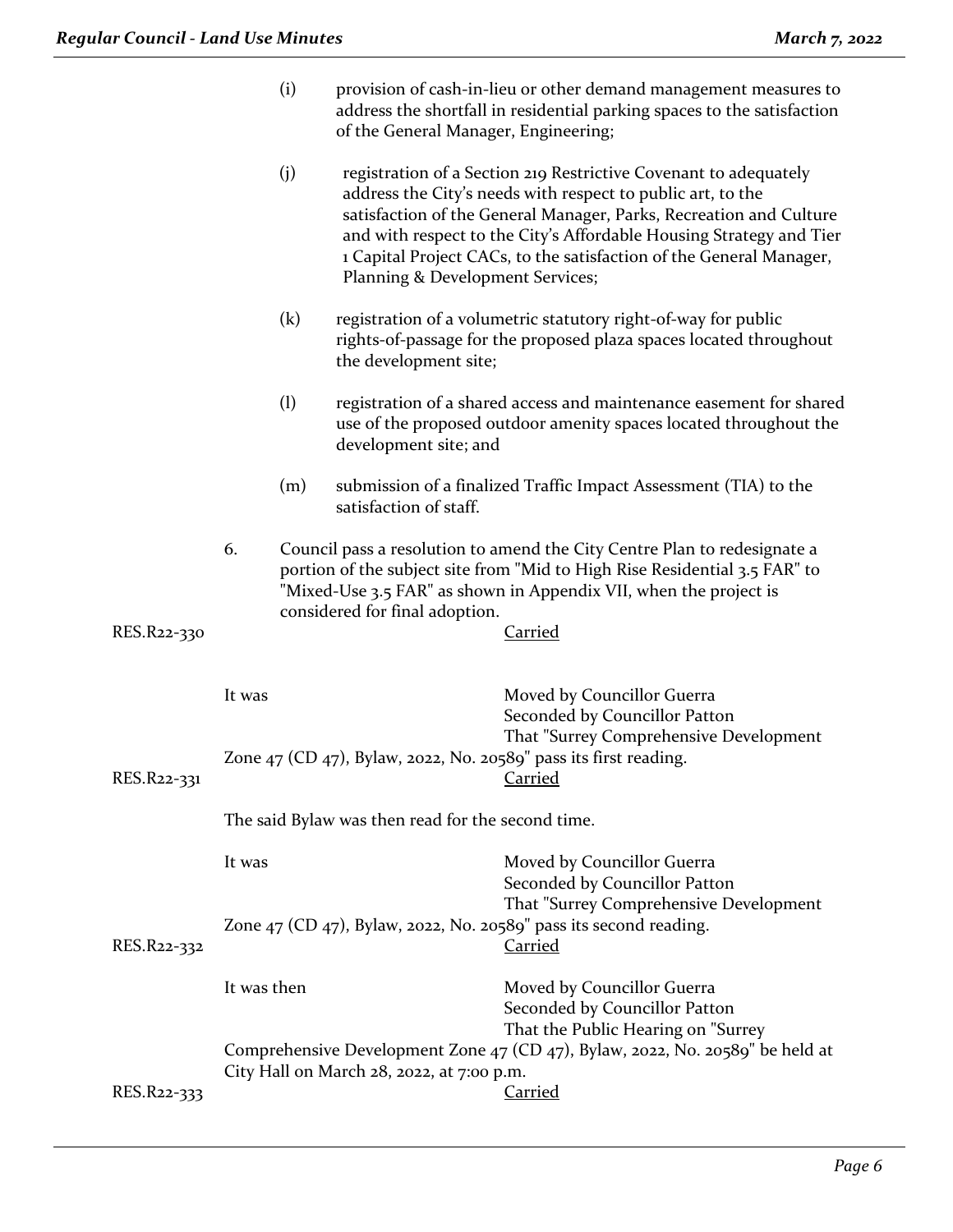| 7.          | 7921-0289-00<br>14387 - 18 Avenue<br>G. Heer, H. Heer<br>Owners:<br>G. Heer<br>Agent:<br><b>Development Variance Permit</b><br>to reduce the minimum rear yard setback to permit a single-family dwelling.                                                                                                                                                    |                                                                                                                                                                                                                                                                                                          |
|-------------|---------------------------------------------------------------------------------------------------------------------------------------------------------------------------------------------------------------------------------------------------------------------------------------------------------------------------------------------------------------|----------------------------------------------------------------------------------------------------------------------------------------------------------------------------------------------------------------------------------------------------------------------------------------------------------|
| RES.R22-334 | It was<br>Notification.                                                                                                                                                                                                                                                                                                                                       | Moved by Councillor Guerra<br>Seconded by Councillor Patton<br>That Council approve Development Variance<br>Permit No. 7921-0289-00, to reduce the minimum rear yard (west) setback of the RF<br>Zone from 7.5 metres to 6 metres to the principal building face, to proceed to Public<br><b>Carried</b> |
| 8.          | 7921-0366-00<br>7677 - 132 Street (7675 - 132 Street)<br>Newplex Surrey Nominee Inc.<br>Owner:<br>New Surrey Cabinet Doors (Kuldip Singh Sidhu)<br>Agent:<br><b>Development Variance Permit</b><br>collector.                                                                                                                                                 | to increase the maximum height of an accessory structure to permit an existing dust-                                                                                                                                                                                                                     |
| RES.R22-335 | It was                                                                                                                                                                                                                                                                                                                                                        | Moved by Councillor Guerra<br>Seconded by Councillor Patton<br>That Council approve Development Variance<br>Permit No. 7921-0366-00, to vary the maximum accessory structure height of the<br>IL Zone allowed from 6 metres to 9.8 metres, to proceed to Public Notification.<br>Carried                 |
| 9.          | 7917-0301-00<br>16483 and 16487 - 89 Avenue<br>1283653 B.C. Ltd.<br>Owner:<br>Director Information: Anju Bala Batta<br>No Officer Information Filed.<br>Hub Engineering Inc. (Mike Kompter)<br>Agent:<br>OCP Amendment from Suburban and Agricultural to Urban<br><b>Rezoning from A-1 to CD</b><br><b>Development Permit</b><br>protection area to the City. | to permit the development of $\pi$ townhouse units and the conveyance of the riparian                                                                                                                                                                                                                    |
| RES.R22-336 | It was<br>back to staff to continue to process the application as proposed.                                                                                                                                                                                                                                                                                   | Moved by Councillor Guerra<br>Seconded by Councillor Patton<br>That Council refer Application 7917-0301-00<br><b>Carried</b>                                                                                                                                                                             |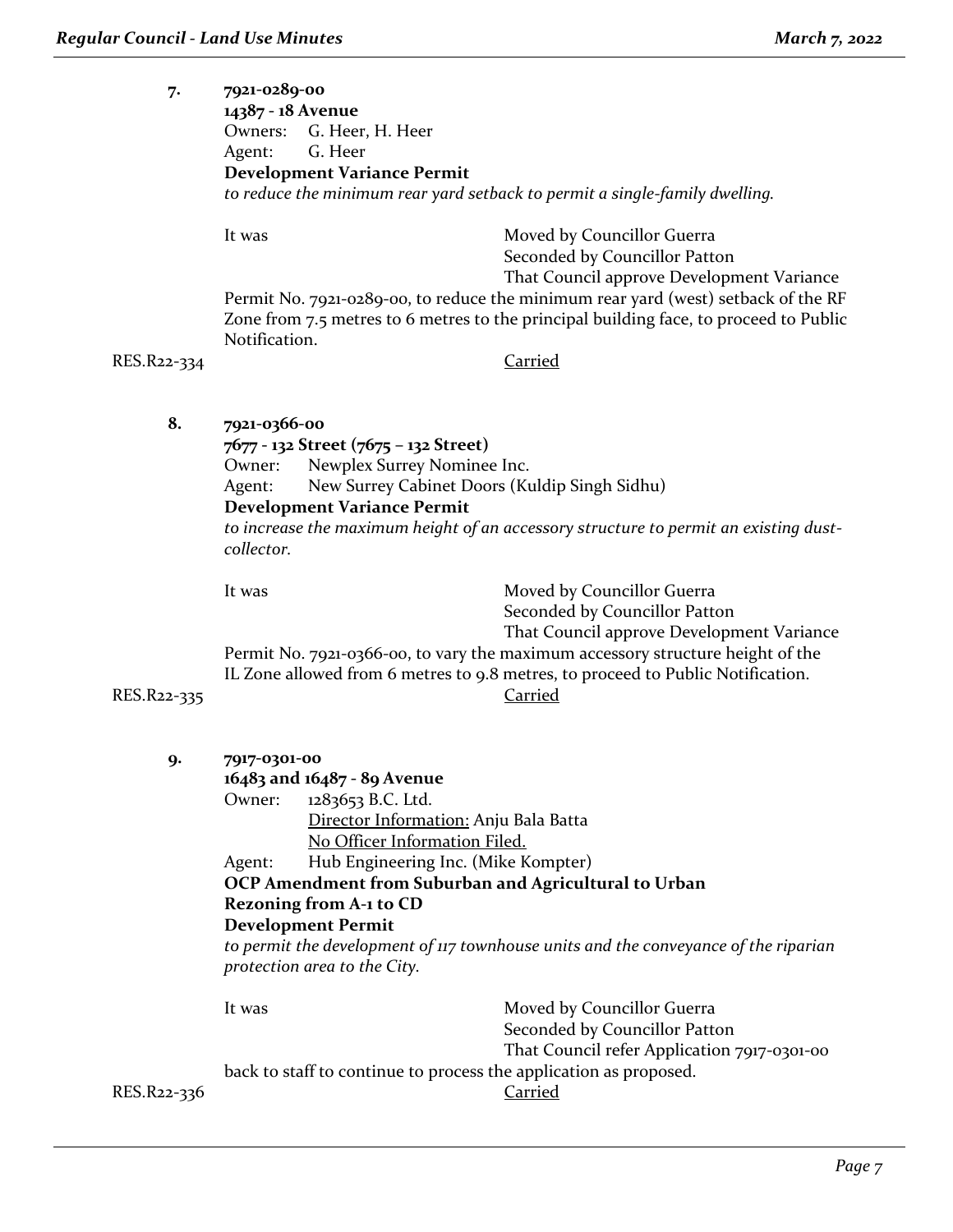| 10. | 7920-0284-00 |                                                         |                                                                                          |
|-----|--------------|---------------------------------------------------------|------------------------------------------------------------------------------------------|
|     |              |                                                         | 10744 and 10752 City Parkway; 10745 and 10757 - 135A Street;                             |
|     |              | 10737 - 135A Street (10739 - 135A Street)               |                                                                                          |
|     |              | Owner: Berkeley Enterprises Ltd.                        |                                                                                          |
|     | Agent:       | Chris Dikeakos Architects Inc. (Jalil Azizi)            |                                                                                          |
|     |              |                                                         | OCP Amendment of Figure 16: Central Business District Densities from                     |
|     |              | "3.5 FAR" to "7.5 FAR"                                  |                                                                                          |
|     |              | Rezoning from C-8 and C-15 to CD                        |                                                                                          |
|     |              |                                                         | City Centre Plan Amendment "Residential Mid-High Rise 3.5 FAR" to                        |
|     |              | "Mixed-Use Residential 7.5 FAR"                         |                                                                                          |
|     |              | <b>Development Permit</b>                               |                                                                                          |
|     |              |                                                         | to permit the development of a $48$ -storey mixed-use building in City Centre, including |
|     |              |                                                         | 6,690 square metres of office and commercial floor space within the four-storey          |
|     |              | podium and 593 market residential dwelling units above. |                                                                                          |
|     |              |                                                         |                                                                                          |
|     | It was       |                                                         | Moved by Councillor Guerra                                                               |
|     |              |                                                         | Seconded by Councillor Patton                                                            |
|     |              |                                                         | That:                                                                                    |
|     |              |                                                         |                                                                                          |
|     |              |                                                         | $\mathbf{r}$ n1 $(\bigcap \mathbf{r})$ n<br>$1.71 \cdot 1.1 \cdot 1.1.001 \cdot 1.001$   |

- 1. A Bylaw be introduced to amend the Official Community Plan (OCP) Figure 16: Central Business District Densities for the subject site from "3.5 FAR" to "7.5 FAR" and a date be set for Public Hearing.
- 2. Council determine the opportunities for consultation with persons, organizations and authorities that are considered to be affected by the proposed amendment to the OCP, as described in the Report, to be appropriate to meet the requirement of Section 475 of the Local Government Act.
- 3. A Bylaw be introduced to rezone the subject site from "Community Commercial Zone (C-8)" and "Town Centre Commercial Zone (C-15)" to "Comprehensive Development Zone (CD)" and a date be set for Public Hearing.
- 4. Council authorize staff to draft Form and Character Development Permit No. 7920-0284-00 generally in accordance with the attached drawings (Appendix I).
- 5. Council instruct staff to resolve the following issues prior to final adoption:
	- (a) ensure that all engineering requirements and issues including restrictive covenants, dedications, and rights-of-way where necessary, are addressed to the satisfaction of the General Manager, Engineering;
	- (b) submission of a subdivision layout to the satisfaction of the Approving Officer;
	- (c) resolution of all urban design issues to the satisfaction of the Planning and Development Department;
	- (d) submission of a finalized landscaping plan and landscaping cost estimate to the specifications and satisfaction of the Planning and Development Department;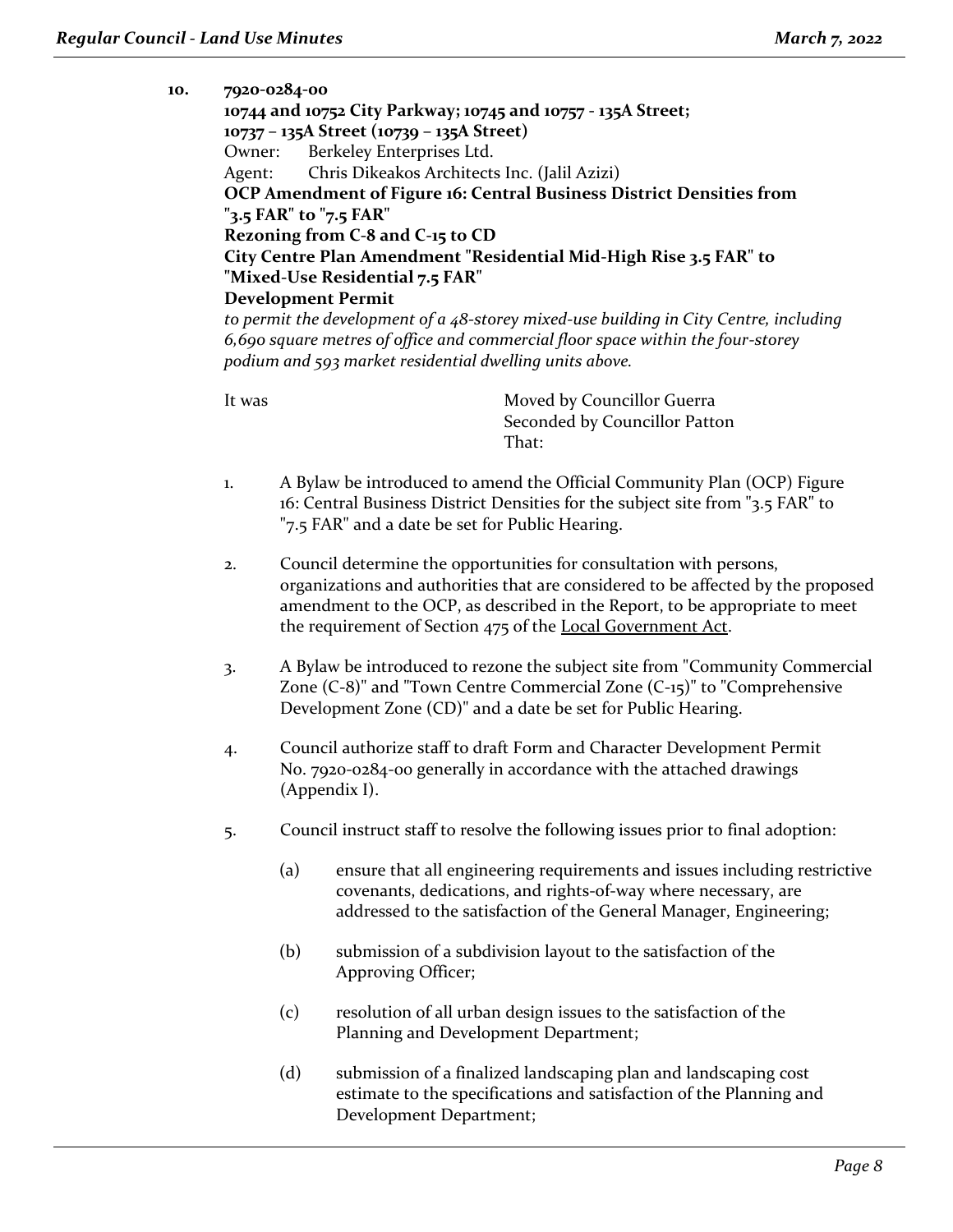- (e) submission of a finalized tree survey and a statement regarding tree preservation to the satisfaction of the City Landscape Architect;
- (f) the applicant address the density bonus amenity contribution consistent with the Tier 2 Capital Projects CACs in support of the requested increased density, to the satisfaction of the General Manager, Planning and Development Department;
- (g) provision of cash-in-lieu contribution to satisfy the indoor amenity space requirement of the RMC-135 Zone, at the rate in effect at the time of Final Adoption;
- (h) provision of cash-in-lieu or other transportation demand management measures to address the shortfall in residential parking spaces to the satisfaction of the General Manager, Engineering;
- (i) submission of an acoustical report for the residential units and registration of a Section 219 Restrictive Covenant to ensure implementation of noise mitigation measures;
- (j) registration of a Section 219 Restrictive Covenant to adequately address the City's needs with respect to public art, to the satisfaction of the General Manager, Parks, Recreation and Culture;
- (k) registration of a right-of-way for public rights-of-passage for the area between the building face and the street edges;
- (l) registration of a Section 219 Restrictive Covenant to adequately address the City's needs with respect to the City's Affordable Housing Strategy, to the satisfaction of the General Manager, Planning & Development Services;
- (m) submission of a finalized Traffic Impact Assessment to the satisfaction of staff;
- (n) the applicant provide access to 10732 City Parkway, immediately south of the subject site, through registration of an access easement through the site; and
- (0) registration of a volumetric statutory right-of-way for public rights-of-passage for the proposed plaza spaces located throughout the development site.
- 6. Council pass a resolution to amend the Surrey City Centre Plan to redesignate the land from "Mid-High Rise Residential 3.5 FAR" to "Mixed-Use 7.5 FAR" designation.

RES.R22-337 Carried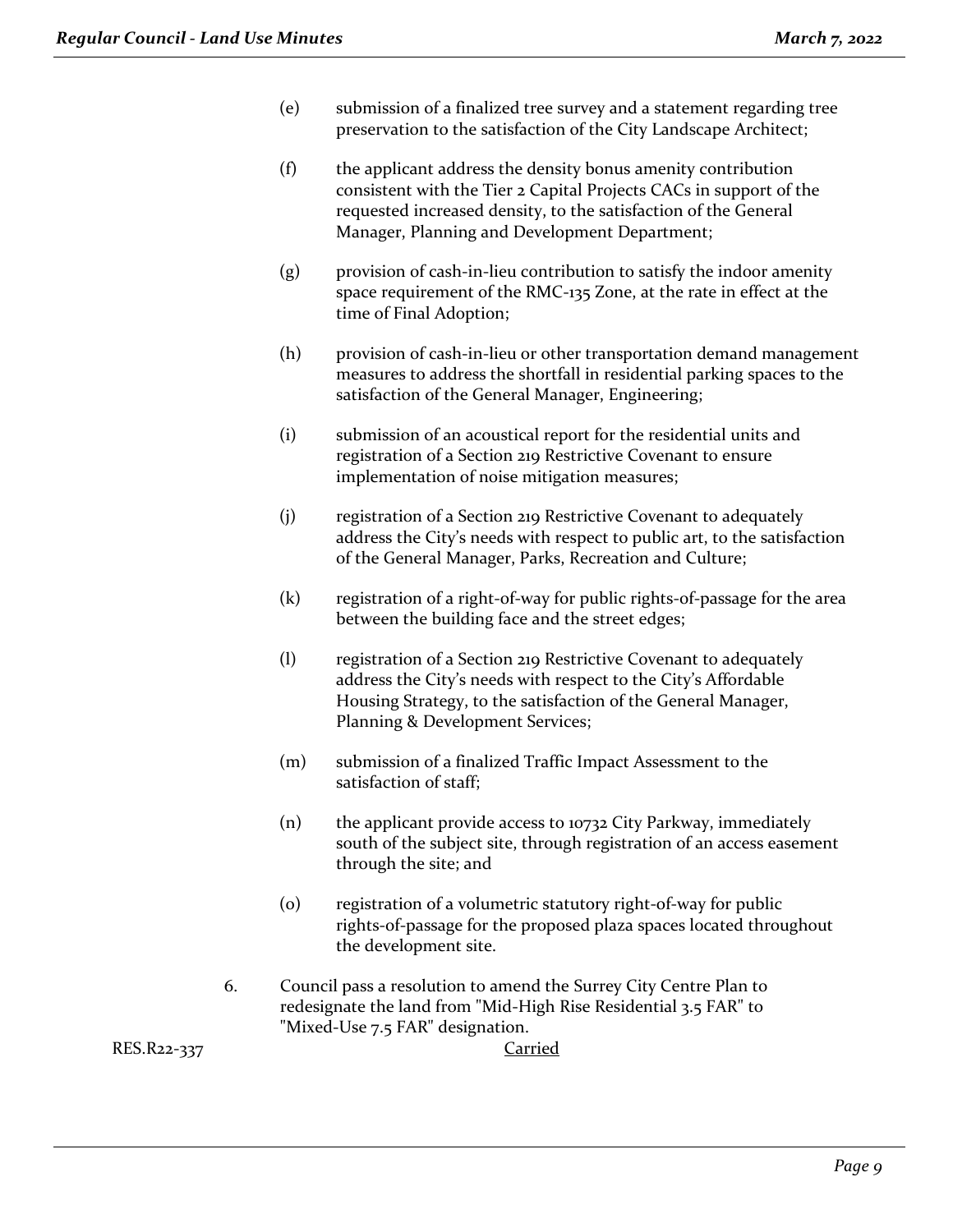| RES.R22-338 | It was                                                                 | Moved by Councillor Guerra<br>Seconded by Councillor Patton<br>That "Surrey Official Community Plan Bylaw,<br>2013, No. 18020, Amendment Bylaw, 2022, No. 20590" pass its first reading.<br><b>Carried</b> |  |
|-------------|------------------------------------------------------------------------|------------------------------------------------------------------------------------------------------------------------------------------------------------------------------------------------------------|--|
|             | The said Bylaw was then read for the second time.                      |                                                                                                                                                                                                            |  |
|             | It was                                                                 | Moved by Councillor Guerra<br>Seconded by Councillor Patton                                                                                                                                                |  |
| RES.R22-339 |                                                                        | That "Surrey Official Community Plan Bylaw,<br>2013, No. 18020, Amendment Bylaw, 2022, No. 20590" pass its second reading.<br><b>Carried</b>                                                               |  |
|             | It was then                                                            | Moved by Councillor Guerra<br>Seconded by Councillor Patton                                                                                                                                                |  |
| RES.R22-340 | held at City Hall on March 28, 2022, at 7:00 p.m.                      | That the Public Hearing on "Surrey Official<br>Community Plan Bylaw, 2013, No. 18020, Amendment Bylaw, 2022, No. 20590" be<br>Carried                                                                      |  |
|             | It was                                                                 | Moved by Councillor Guerra<br>Seconded by Councillor Patton                                                                                                                                                |  |
| RES.R22-341 | Zone 46 (CD 46), Bylaw, 2022, No. 20591" pass its first reading.       | That "Surrey Comprehensive Development<br><b>Carried</b>                                                                                                                                                   |  |
|             | The said Bylaw was then read for the second time.                      |                                                                                                                                                                                                            |  |
|             | It was                                                                 | Moved by Councillor Guerra<br>Seconded by Councillor Patton                                                                                                                                                |  |
| RES.R22-342 | Zone $46$ (CD $46$ ), Bylaw, 2022, No. 20591" pass its second reading. | That "Surrey Comprehensive Development<br><b>Carried</b>                                                                                                                                                   |  |
|             | It was then                                                            | Moved by Councillor Guerra<br>Seconded by Councillor Patton                                                                                                                                                |  |
| RES.R22-343 | City Hall on March 28, 2022, at 7:00 p.m.                              | That the Public Hearing on "Surrey<br>Comprehensive Development Zone 46 (CD 46), Bylaw, 2022, No. 20591" be held at<br>Carried                                                                             |  |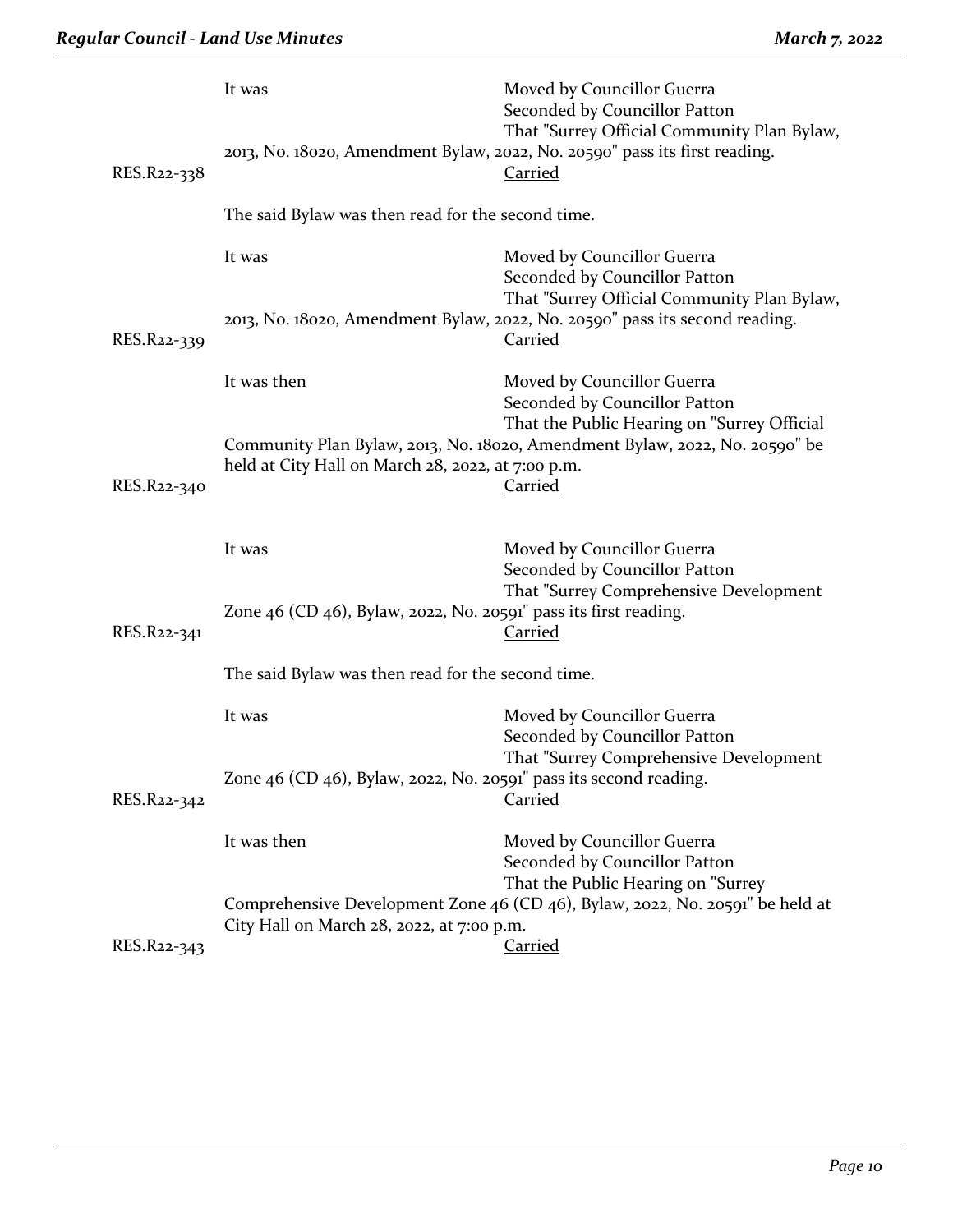**11. 7918-0088-00**

| Owner:<br>Agent: | 7918-0088-00<br>5400 - 148 Street                                                                                                                                                                                                                                                                    | Ridgeview Panorama Estates Ltd.<br>Aplin & Martin Consultants Ltd. (Maggie Koka)<br><b>OCP Amendment from "Suburban" to "Urban"</b><br>NCP Amendment to introduce a new land use designation: "Residential (15 upa)"<br>NCP Amendment from "Park" and "Proposed Business Park" to<br>"Residential (15 upa)" and from "Business Park" to "Park"<br>Rezoning from RA to CD (based on RM-15)<br><b>Development Permit</b><br>to permit the development of 39 townhouse units. |  |
|------------------|------------------------------------------------------------------------------------------------------------------------------------------------------------------------------------------------------------------------------------------------------------------------------------------------------|----------------------------------------------------------------------------------------------------------------------------------------------------------------------------------------------------------------------------------------------------------------------------------------------------------------------------------------------------------------------------------------------------------------------------------------------------------------------------|--|
| It was           |                                                                                                                                                                                                                                                                                                      | Moved by Councillor Guerra<br>Seconded by Councillor Patton<br>That:                                                                                                                                                                                                                                                                                                                                                                                                       |  |
| 1.               |                                                                                                                                                                                                                                                                                                      | A Bylaw be introduced to amend the Official Community Plan (OCP) Figure<br>3: General Land Use Designations for the subject site from "Suburban" to<br>"Urban" and a date be set for Public Hearing.                                                                                                                                                                                                                                                                       |  |
| 2.               | Council determine the opportunities for consultation with persons,<br>organizations and authorities that are considered to be affected by the proposed<br>amendment to the OCP, as described in the Report, to be appropriate to meet<br>the requirement of Section 475 of the Local Government Act. |                                                                                                                                                                                                                                                                                                                                                                                                                                                                            |  |
| 3.               | A Bylaw be introduced to rezone the subject site from "One-Acre Residential<br>Zone (RA)" to "Comprehensive Development Zone (CD) (based on "Multiple<br>Residential 15 Zone (RM-15)")" and a date be set for Public Hearing.                                                                        |                                                                                                                                                                                                                                                                                                                                                                                                                                                                            |  |
| 4.               | Council authorize staff to draft Development Permit No. 7918-0088-00<br>generally in accordance with the attached drawings (Appendix I), the<br>finalized Ecosystem Development Plan, and finalized geotechnical report.                                                                             |                                                                                                                                                                                                                                                                                                                                                                                                                                                                            |  |
| 5.               |                                                                                                                                                                                                                                                                                                      | Council instruct staff to resolve the following issues prior to final adoption:                                                                                                                                                                                                                                                                                                                                                                                            |  |
|                  | (a)                                                                                                                                                                                                                                                                                                  | ensure that all engineering requirements and issues including restrictive<br>covenants, dedications, and rights-of-way where necessary, are<br>addressed to the satisfaction of the General Manager, Engineering;                                                                                                                                                                                                                                                          |  |
|                  | (b)                                                                                                                                                                                                                                                                                                  | submission of a subdivision layout to the satisfaction of the<br>Approving Officer;                                                                                                                                                                                                                                                                                                                                                                                        |  |
|                  | (c)                                                                                                                                                                                                                                                                                                  | approval from the Ministry of Transportation & Infrastructure;                                                                                                                                                                                                                                                                                                                                                                                                             |  |
|                  | (d)                                                                                                                                                                                                                                                                                                  | approval from Metro Vancouver (Greater Vancouver Sewerage and<br>Drainage District);                                                                                                                                                                                                                                                                                                                                                                                       |  |
|                  | (e)                                                                                                                                                                                                                                                                                                  | approval from BC Hydro;                                                                                                                                                                                                                                                                                                                                                                                                                                                    |  |
|                  | (f)<br>resolution of all urban design issues to the satisfaction of the<br>Planning and Development Department;                                                                                                                                                                                      |                                                                                                                                                                                                                                                                                                                                                                                                                                                                            |  |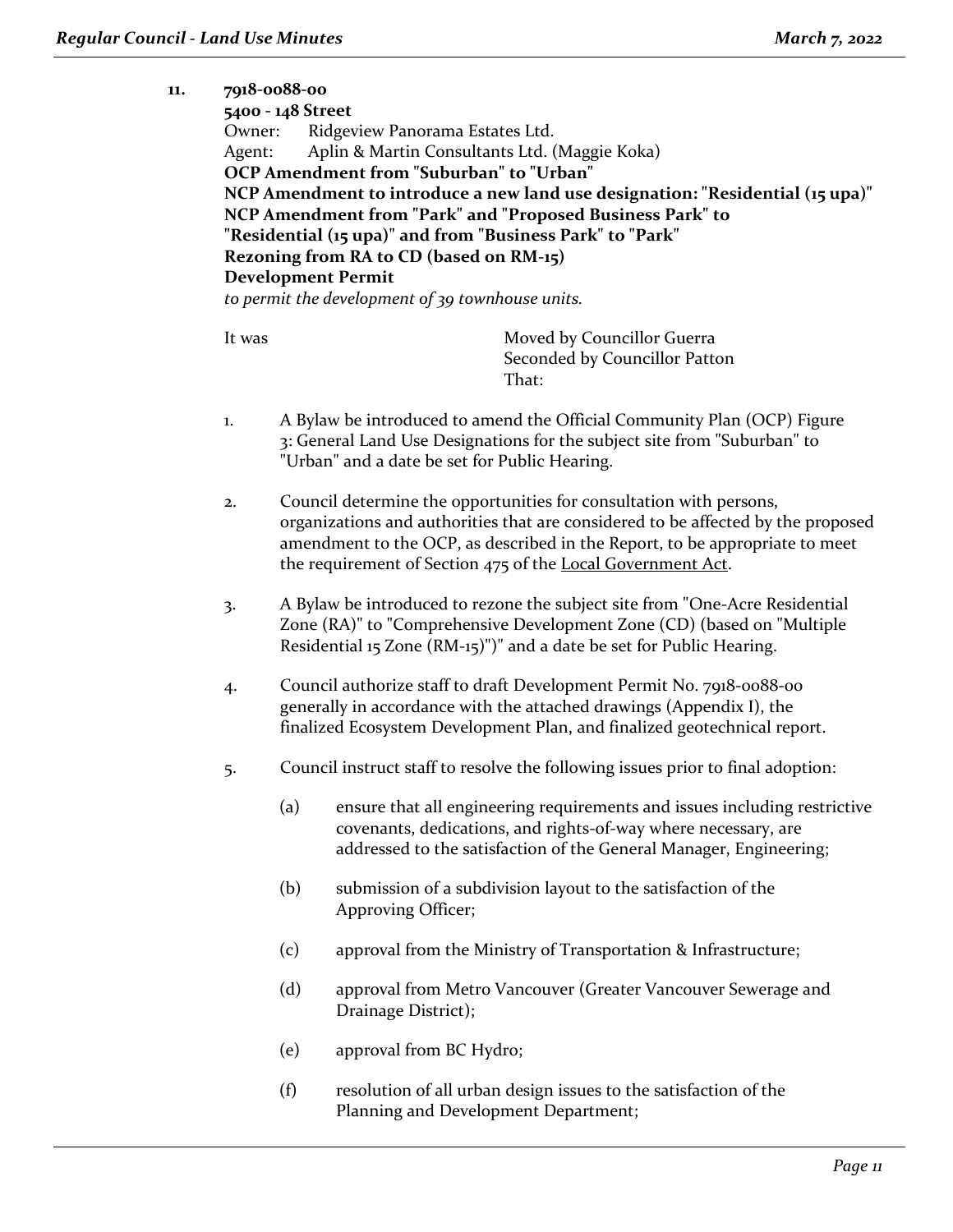- (g) submission of a finalized landscaping plan and landscaping cost estimate to the specifications and satisfaction of the Planning and Development Department;
- (h) submission of a finalized tree survey and a statement regarding tree preservation to the satisfaction of the City Landscape Architect;
- (i) the applicant satisfy the deficiency in tree replacement on the site, to the satisfaction of the Planning and Development Department;
- (j) submission of a finalized Ecosystem Development Plan to the satisfaction of City staff;
- (k) submission of a finalized Geotechnical Report to the satisfaction of City staff;
- (l) the applicant provide a density bonus amenity contribution consistent with the Tier 2 Capital Projects CACs in support of the requested increased density, to the satisfaction of the General Manager, Planning and Development Department;
- (m) demolition of existing buildings and structures to the satisfaction of the Planning and Development Department;
- (n) registration of a Section 219 Restrictive Covenant to adequately address the City's needs with respect to Public Art and the Tier 1 Community Amenity Contribution, to the satisfaction of the General Manager, Planning and Development Department.
- (o) registration of a Section 219 Restrictive Covenant advising future homeowners of farm practices in the area that may produce noise, odour and dust;
- (p) registration of a Section 219 Restrictive Covenant to ensure that the future construction is in accordance with the recommendations in the submitted geotechnical report, and to indemnify the City from any future damage resulting from development in the hazard area for steep slopes; and
- (q) registration of an access easement through the development site to provide access to the conveyed park lot.
- 6. Council pass a resolution to introduce a new land use designation "Residential (15 upa)" in the East Panorama Ridge Concept Plan; and to amend the East Panorama Ridge Concept Plan to redesignate the townhouse site from "Park" and "Proposed Business Park" to "Residential (15 upa)" and the conveyed park lot from "Business Park" to "Park" when the project is considered for final adoption.

RES.R22-344 Carried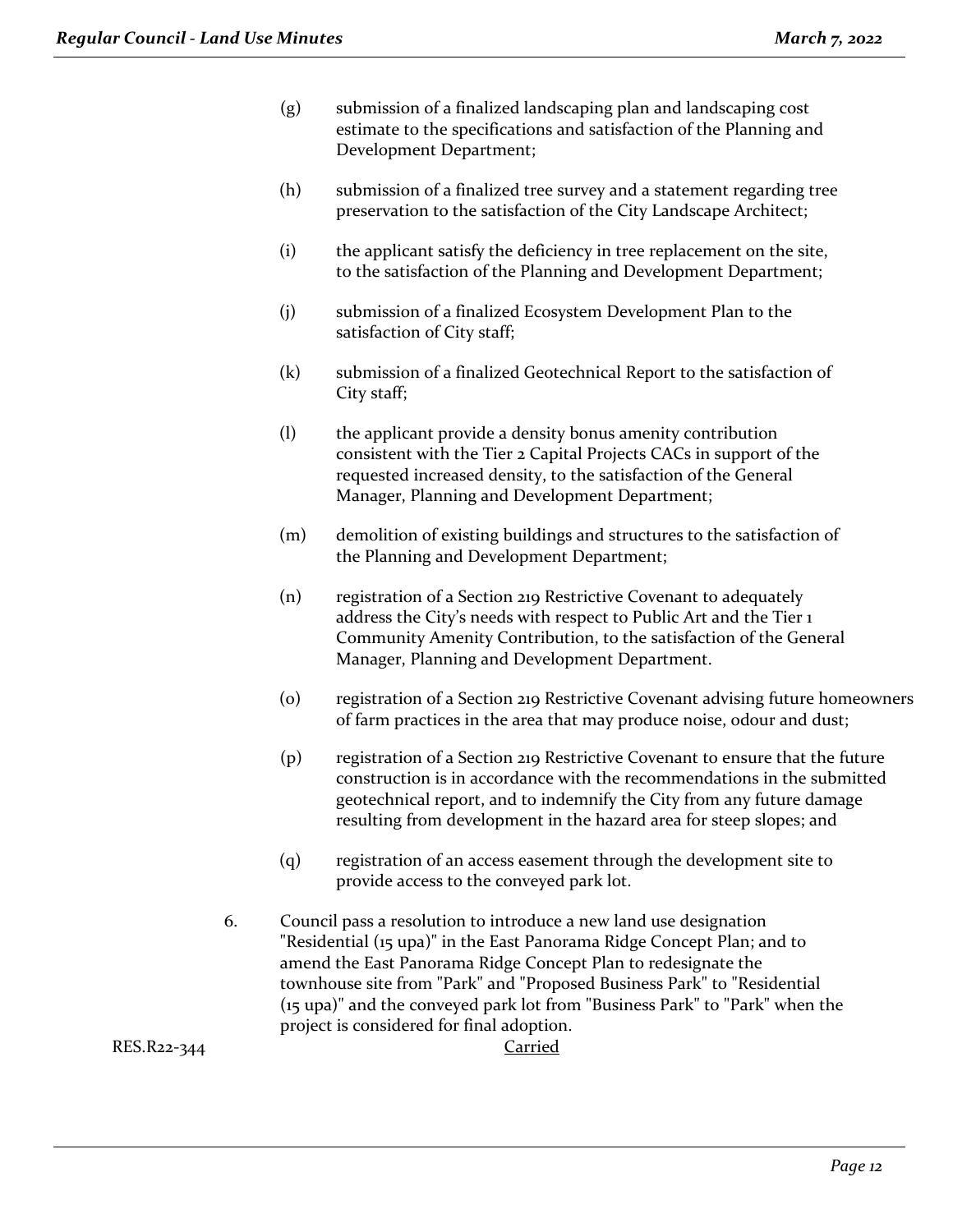| RES.R22-345 | It was                                                                                                                                                           | Moved by Councillor Guerra<br>Seconded by Councillor Patton<br>That "Surrey Official Community Plan Bylaw,<br>2013, No. 18020, Amendment Bylaw, 2022, No. 20592" pass its first reading.<br><b>Carried</b> |  |
|-------------|------------------------------------------------------------------------------------------------------------------------------------------------------------------|------------------------------------------------------------------------------------------------------------------------------------------------------------------------------------------------------------|--|
|             | The said Bylaw was then read for the second time.                                                                                                                |                                                                                                                                                                                                            |  |
|             | It was                                                                                                                                                           | Moved by Councillor Guerra<br>Seconded by Councillor Patton<br>That "Surrey Official Community Plan Bylaw,<br>2013, No. 18020, Amendment Bylaw, 2022, No. 20592" pass its second reading.                  |  |
| RES.R22-346 |                                                                                                                                                                  | <b>Carried</b>                                                                                                                                                                                             |  |
|             | It was then                                                                                                                                                      | Moved by Councillor Guerra<br>Seconded by Councillor Patton<br>That the Public Hearing on "Surrey Official                                                                                                 |  |
| RES.R22-347 | held at City Hall on March 28, 2022, at 7:00 p.m.                                                                                                                | Community Plan Bylaw, 2013, No. 18020, Amendment Bylaw, 2022, No. 20592" be<br><b>Carried</b>                                                                                                              |  |
|             | It was                                                                                                                                                           | Moved by Councillor Guerra<br>Seconded by Councillor Patton                                                                                                                                                |  |
| RES.R22-348 | Zone 44 (CD 44), Bylaw, 2022, No. 20593" pass its first reading.                                                                                                 | That "Surrey Comprehensive Development<br><b>Carried</b>                                                                                                                                                   |  |
|             | The said Bylaw was then read for the second time.                                                                                                                |                                                                                                                                                                                                            |  |
|             | It was                                                                                                                                                           | Moved by Councillor Guerra<br>Seconded by Councillor Patton                                                                                                                                                |  |
| RES.R22-349 | Zone $44$ (CD $44$ ), Bylaw, 2022, No. 20593" pass its second reading.                                                                                           | That "Surrey Comprehensive Development<br><b>Carried</b>                                                                                                                                                   |  |
|             | It was then                                                                                                                                                      | Moved by Councillor Guerra<br>Seconded by Councillor Patton                                                                                                                                                |  |
|             | That the Public Hearing on "Surrey<br>Comprehensive Development Zone 44 (CD 44), Bylaw, 2022, No. 20593" be held at<br>City Hall on March 28, 2022, at 7:00 p.m. |                                                                                                                                                                                                            |  |
| RES.R22-350 |                                                                                                                                                                  | <b>Carried</b>                                                                                                                                                                                             |  |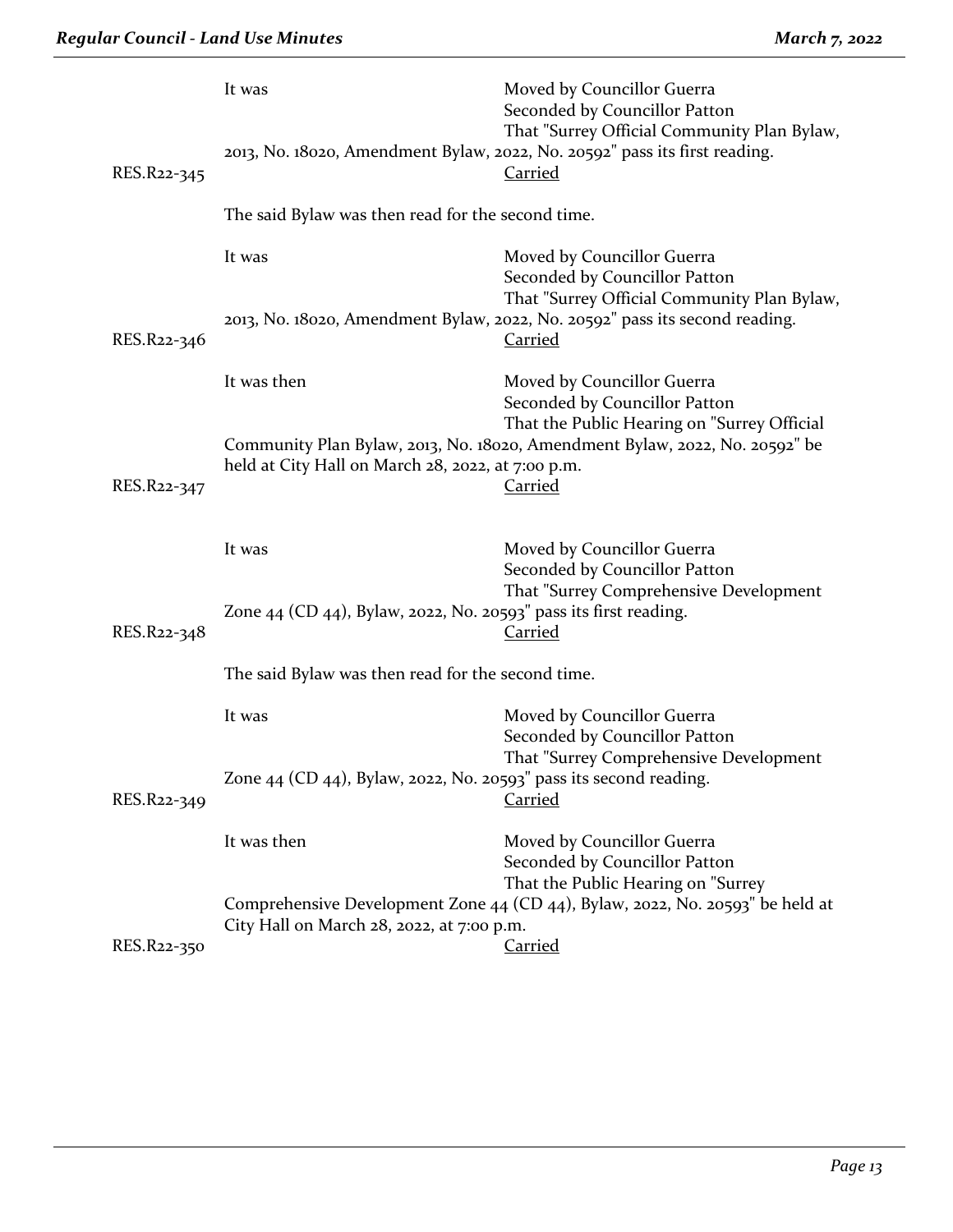## **12. 7918-0164-00**

| 10150 - 177A Street                                                                       |
|-------------------------------------------------------------------------------------------|
| Qualico Developments (Vancouver) Inc<br>Owner:                                            |
| Aplin & Martin Consultants Ltd. (Maggie Koka)<br>Agent:                                   |
| OCP Amendment for a portion of the site from "Suburban" to "Urban"                        |
| LAP Amendment for a portion of the site from "Low Density Townhouse 12-15 UPA"            |
| and "Single Family Residential 4-6 UPA" to "Urban Residential 8-10 UPA"                   |
| Rezoning portions from RA to RF and RF-13                                                 |
| Development Permit / Development Variance Permit                                          |
| to allow subdivision into six RF lots, 21 RF-13 lots, an open space (riparian protection) |
| lot, and a remnant lot.                                                                   |
|                                                                                           |

It was Moved by Councillor Guerra Seconded by Councillor Patton That:

- 1. A Bylaw be introduced to amend the Official Community Plan (OCP) Figure 3: General Land Use Designations for a portion of the subject site (Appendix V), from "Suburban" to "Urban" and a date be set for Public Hearing.
- 2. Council determine the opportunities for consultation with persons, organizations and authorities that are considered to be affected by the proposed amendment to the OCP, as described in the Report, to be appropriate to meet the requirement of Section 475 of the Local Government Act.
- 3. A Bylaw be introduced to rezone the portion of the subject site as shown as Block 1 on the attached Survey Plan (Appendix I), from "One-Acre Residential Zone (RA)" to "Single Family Residential Zone (RF)" and Block 2 on the attached Survey Plan from "One-Acre Residential Zone (RA)" to "Single Family Residential (13) Zone (RF-13)" and a date be set for Public Hearing.
- 4. Council authorize staff to draft Development Permit No. 7918-0164-00 generally in accordance with the finalized Ecosystem Development Plan and Geotechnical Report.
- 5. Council approve Development Variance Permit No. 7918-0164-00, varying the following, to proceed to Public Notification:
	- (a) to reduce the minimum rear yard setback of the RF-13 Zone from 7.5 metres to 6 metres to the principal building face for proposed Lots 9, 10, 11, 13 and 26;
	- (b) to reduce the minimum rear yard setback of the RF Zone from 7.5 metres to 2.4 metres to the principal building face and to reduce the minimum front yard setback from 7.5 metres to 3.6 metres to the principal building face and 6 metres to the garage for proposed Lot 24;
	- (c) to reduce the minimum rear yard setback of the RF-13 Zone from 7.5 metres to 5.5 metres for 50% of the rear principal building face and 4 metres for the other 50% of the rear principal building face for proposed Lot 25;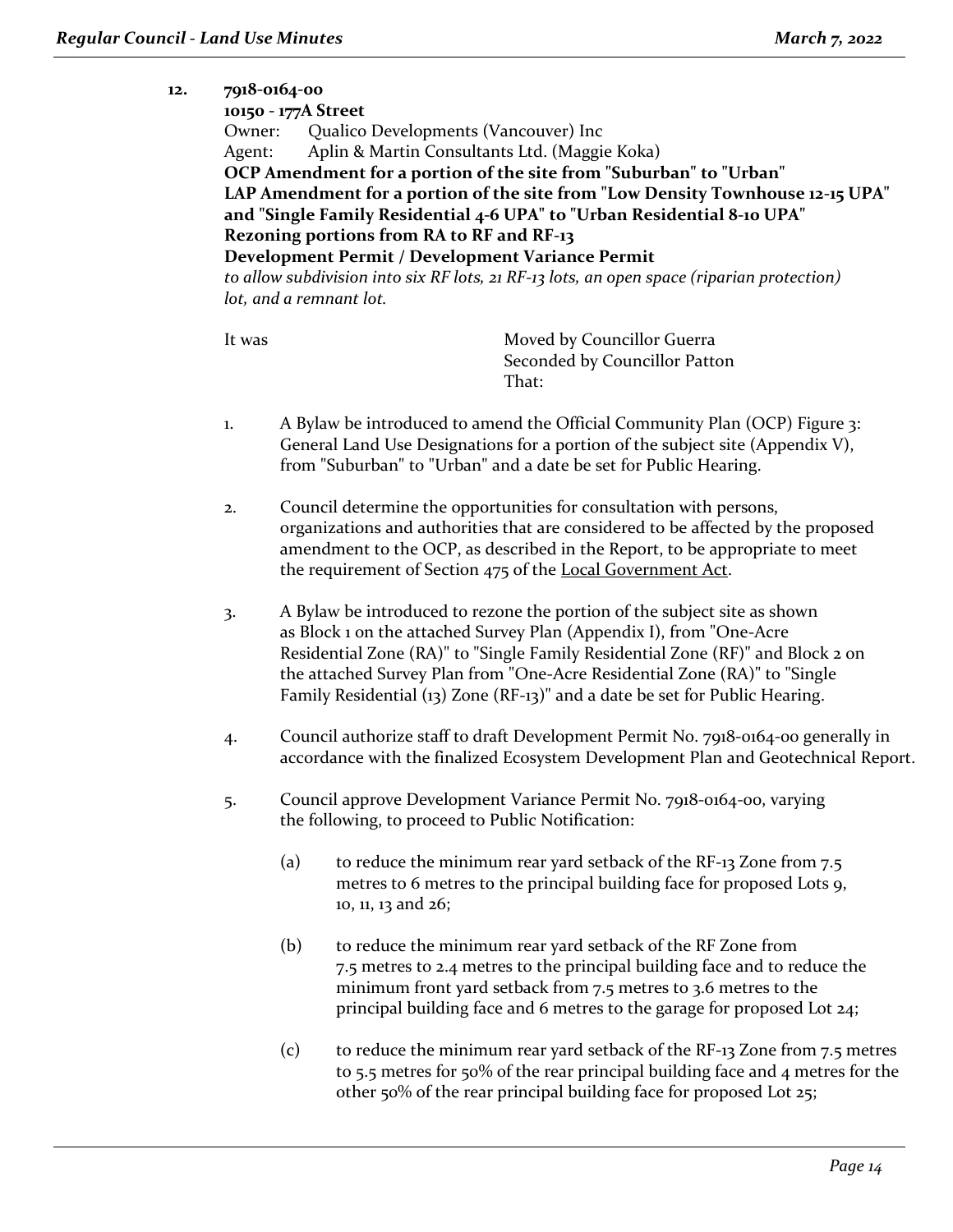- (d) to reduce the minimum lot depth of the  $RF-13$  Zone from  $24$  metres to 21 metres for proposed Lots 25 and 26; and
- (e) to reduce the minimum lot depth of the RF Zone from 28 metres to 20.4 metres for proposed Lot 24.
- 6. Council instruct staff to resolve the following issues prior to final adoption:
	- (a) ensure that all engineering requirements and issues including restrictive covenants, dedications, and rights-of-way where necessary, are addressed to the satisfaction of the General Manager, Engineering;
	- (b) submission of a subdivision layout to the satisfaction of the Approving Officer;
	- (c) Approval from the Ministry of Transportation & Infrastructure;
	- (d) submission of a finalized tree survey and a statement regarding tree preservation to the satisfaction of the City Landscape Architect;
	- (e) the applicant satisfy the deficiency in tree replacement on the site, to the satisfaction of the Planning and Development Department;
	- (f) submission of a finalized Ecosystem Development Plan and Impact Mitigation Plan to the satisfaction of City staff;
	- (g) conveyance of riparian areas and Biodiversity Conservation Strategy areas to the City;
	- (h) submission of a finalized Geotechnical Report to the satisfaction of City staff;
	- (i) registration of a Section 219 Restrictive Covenant to ensure that future buildings, structures, or improvements comply with the accepted geotechnical recommendations;
	- (j) demolition of existing buildings and structures to the satisfaction of the Planning and Development Department; and
	- (k) the applicant adequately address the City's needs with respect to the City's Affordable Housing Strategy, to the satisfaction of the General Manager, Planning & Development Services.
- 7. Council pass a resolution to amend the Abbey Ridge Local Area Plan (LAP) to redesignate a portion of the land from "Low Density Townhouse 12-15 UPA" and "Single Family Residential 4-6 UPA" to "Urban Residential 8-10 UPA" and also amend the road layout to provide a through road and additional cul-de-sac to the site when the project is considered for final adoption (Appendix V).

RES.R22-351 Carried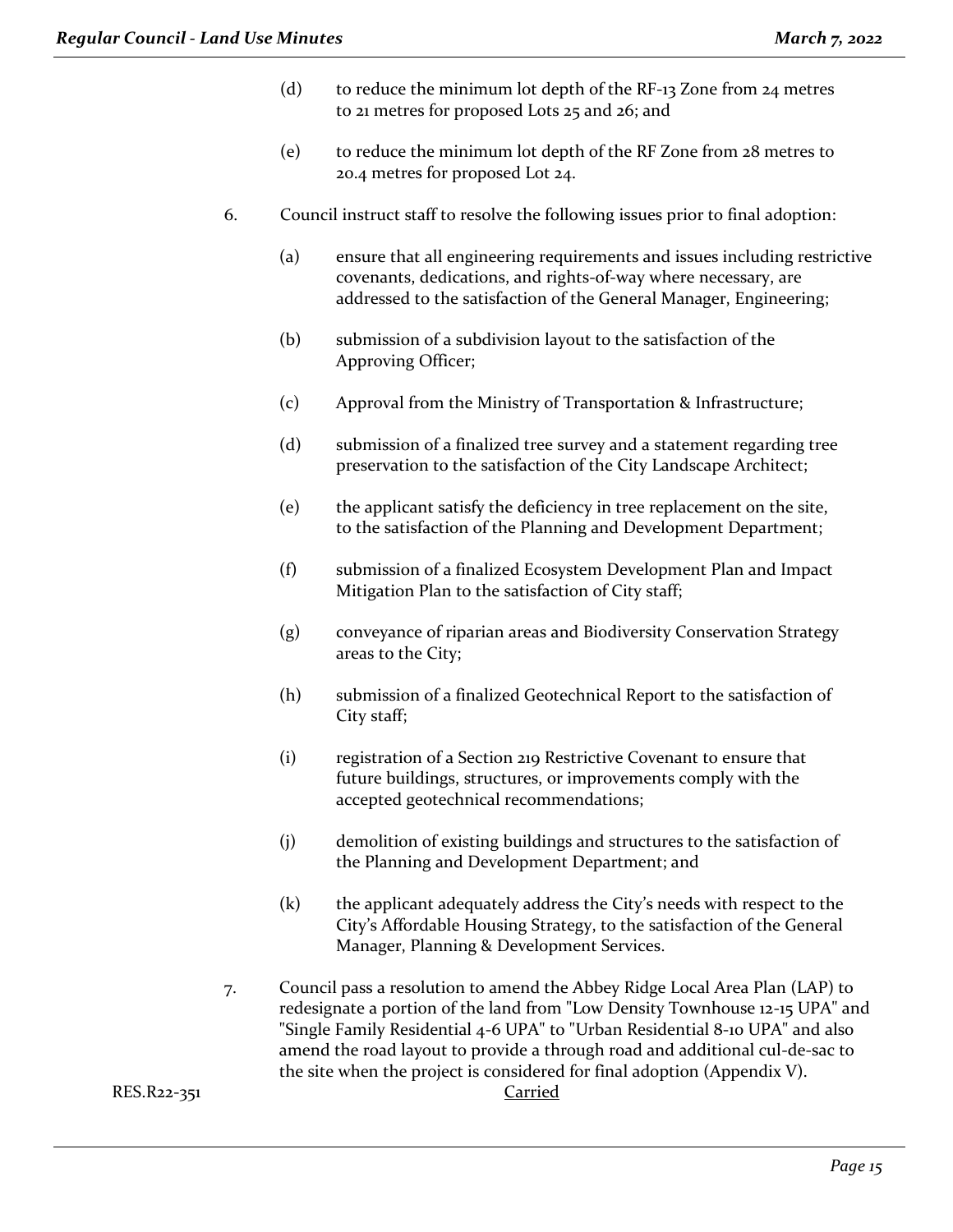|             | It was                                                     | Moved by Councillor Guerra<br>Seconded by Councillor Patton<br>That "Surrey Official Community Plan Bylaw,<br>2013, No. 18020, Amendment Bylaw, 2022, No. 20594" pass its first reading.<br><b>Carried</b> |  |
|-------------|------------------------------------------------------------|------------------------------------------------------------------------------------------------------------------------------------------------------------------------------------------------------------|--|
| RES.R22-352 | The said Bylaw was then read for the second time.          |                                                                                                                                                                                                            |  |
|             | It was                                                     | Moved by Councillor Guerra<br>Seconded by Councillor Patton                                                                                                                                                |  |
| RES.R22-353 |                                                            | That "Surrey Official Community Plan Bylaw,<br>2013, No. 18020, Amendment Bylaw, 2022, No. 20594" pass its second reading.<br><b>Carried</b>                                                               |  |
|             | It was then                                                | Moved by Councillor Guerra<br>Seconded by Councillor Patton                                                                                                                                                |  |
| RES.R22-354 | held at City Hall on March 28, 2022, at 7:00 p.m.          | That the Public Hearing on "Surrey Official<br>Community Plan Bylaw, 2013, No. 18020, Amendment Bylaw, 2022, No. 20594" be<br><b>Carried</b>                                                               |  |
|             | It was                                                     | Moved by Councillor Guerra<br>Seconded by Councillor Patton                                                                                                                                                |  |
| RES.R22-355 | Amendment Bylaw, 2022, No. 20595" pass its first reading.  | That "Surrey Zoning Bylaw, 1993, No. 12000,<br><b>Carried</b>                                                                                                                                              |  |
|             | The said Bylaw was then read for the second time.          |                                                                                                                                                                                                            |  |
|             | It was                                                     | Moved by Councillor Guerra<br>Seconded by Councillor Patton                                                                                                                                                |  |
| RES.R22-356 | Amendment Bylaw, 2022, No. 20595" pass its second reading. | That "Surrey Zoning Bylaw, 1993, No. 12000,<br><b>Carried</b>                                                                                                                                              |  |
|             | It was then                                                | Moved by Councillor Guerra<br>Seconded by Councillor Patton                                                                                                                                                |  |
|             | March 28, 2022, at 7:00 p.m.                               | That the Public Hearing on "Surrey Zoning<br>Bylaw, 1993, No. 12000, Amendment Bylaw, 2022, No. 20595" be held at City Hall on                                                                             |  |
| RES.R22-357 |                                                            | Carried                                                                                                                                                                                                    |  |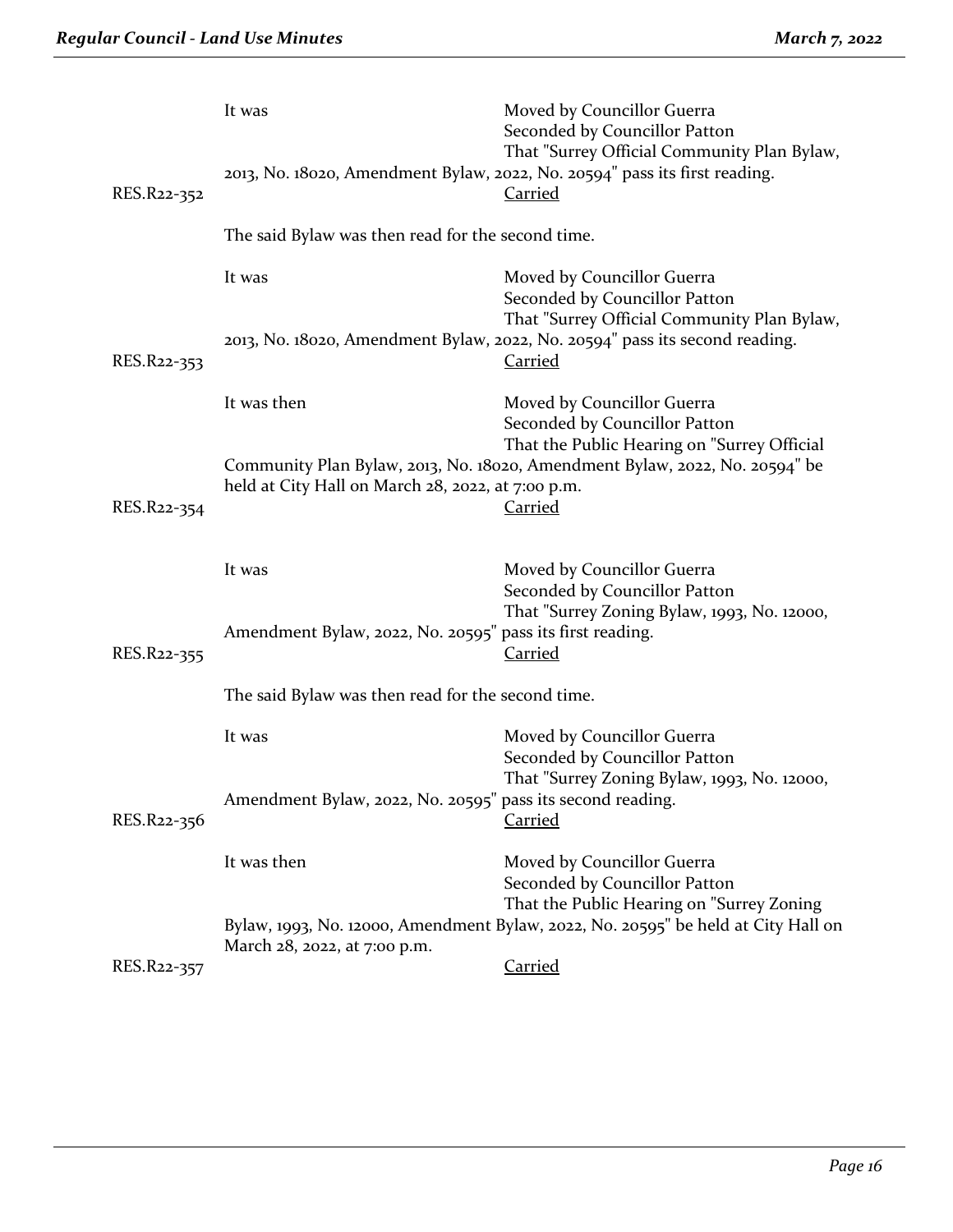# **C. ADDITIONAL PLANNING COMMENTS**

#### **1. 7921-0160-00, 7921-0161-00 9933 Barnston Drive East**

Owner: 0794043 B.C. Ltd.

Director Information: Joginder Dhaliwal

Officer Information as of June 13, 2021: Joginder Dhaliwal (President, Secretary) Agent: J. Dhaliwal

**OCP Amendment from "Commercial" to "Multiple Residential" LAP Amendment from "Neighbourhood Commercial" to "High Density Mixed-Use Apartments (30-45 UPA)" and "Medium Density Townhouses (15-30 UPA)" Rezoning from CD to CD (based on RM-70 and C-8) Development Permit**

to permit the development of a 54-unit, five-storey mixed-use building, including *1,554 square metres of ground floor commercial, including a stand-alone daycare, and 43 townhouse units.*

It was **Moved by Councillor Guerra** Seconded by Councillor Patton That:

- 1. An Official Community Plan (OCP) Amendment Bylaw be introduced to:
	- (a) amend "Figure 3: General Land Use Designations" by redesignating the subject site, from "Commercial" to "Multiple Residential"; and
	- (b) amend "Figure 42: Major Employment Areas" by removing the Commercial designation from the subject site

and a date be set for Public Hearing.

- 2. Council determine the opportunities for consultation with persons, organizations and authorities that are considered to be affected by the proposed amendment to the OCP, as described in the Report, to be appropriate to meet the requirement of Section 475 of the Local Government Act.
- 3. A Bylaw be introduced to rezone the subject site from "Comprehensive Development Zone (CD Bylaw No. 17028)" to "Comprehensive Development Zone (CD)" and a date be set for Public Hearing.
- 4. Council authorize staff to draft Development Permit No.7921-0160-00 generally in accordance with the attached drawings (Appendix I).
- 5. Council instruct staff to resolve the following issues prior to final adoption:
	- (a) ensure that all engineering requirements and issues including restrictive covenants, dedications, and rights-of-way where necessary, are addressed to the satisfaction of the General Manager, Engineering;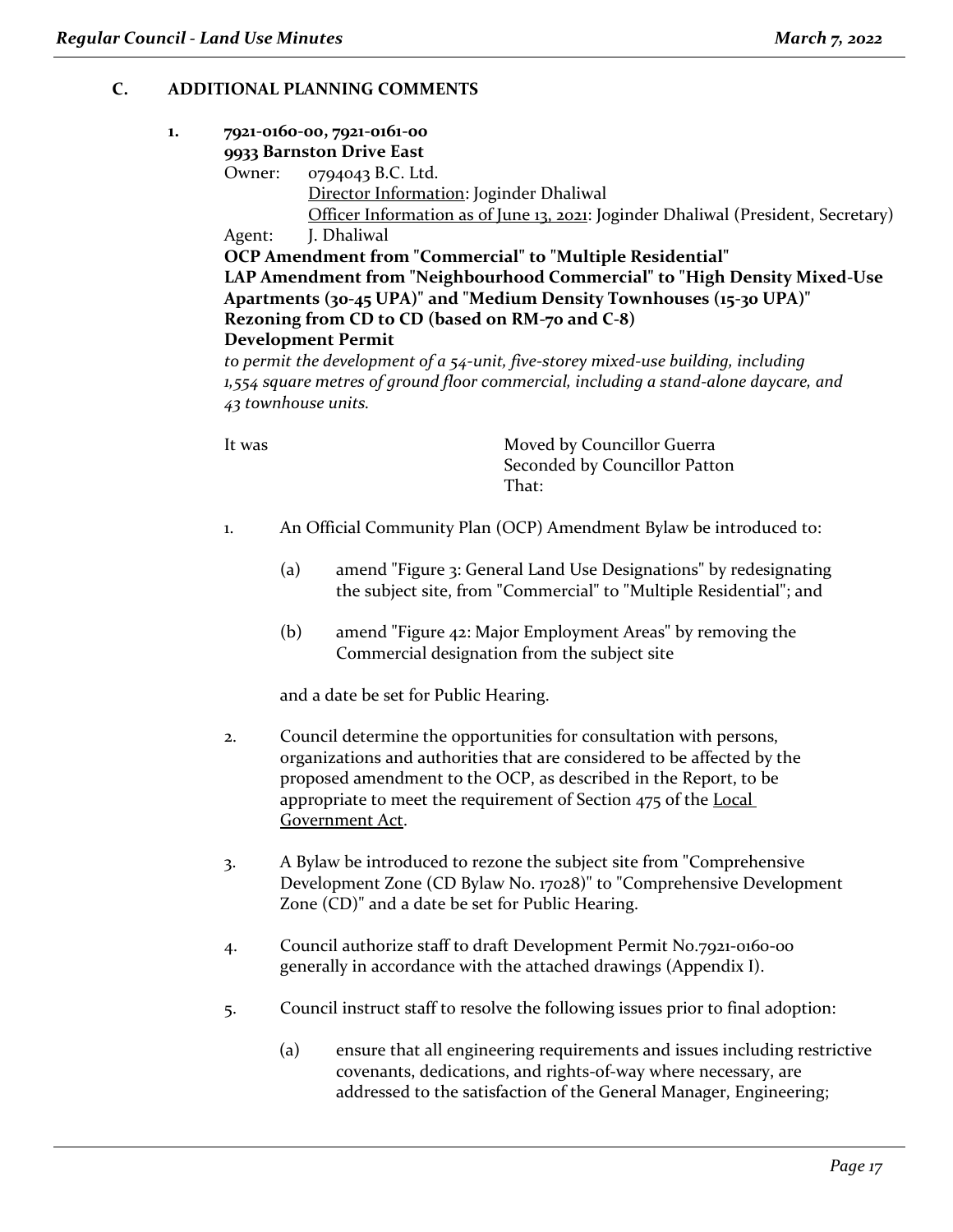- (b) submission of a subdivision layout to the satisfaction of the Approving Officer;
- (c) approval from the Ministry of Transportation and Infrastructure;
- (d) approval from the Ministry of Forests, Lands and Natural Resource Operations under the Water Sustainability Act confirming the Class C watercourse;
- (e) resolution of all urban design issues to the satisfaction of the Planning and Development Department;
- (f) submission of a finalized landscaping plan and landscaping cost estimate to the specifications and satisfaction of the Planning and Development Department;
- (g) submission of a finalized tree survey and a statement regarding tree preservation to the satisfaction of the City Landscape Architect;
- (h) the applicant provide a density bonus amenity contribution consistent with the Tier 2 Capital Projects CACs in support of the requested increased density, to the satisfaction of the General Manager, Planning and Development Department if required;
- (i) submission of a finalized Ecosystem Development Plan and Impact Mitigation Plan and Sensitive Ecosystem Development Permit (Streamside) to the satisfaction of City staff if required;
- (j) provision of a cash-in-lieu contribution to satisfy the indoor amenity space requirement of the RM-70 Zone, at the rate in effect at the time of Final Adoption;
- (k) registration of a right-of-way for public rights-of-passage for the area between the mixed-use building face and the street edges;
- (l) registration of an access easements to secure for the proposed shared access between the proposed developments;
- (m) submission of an acoustical report for the units adjacent to Highway 1 and registration of a Section 219 Restrictive Covenant to ensure implementation of noise mitigation measures;
- (n) registration of a Section 219 Restrictive Covenant to adequately address the City's needs with respect to public art, to the satisfaction of the General Manager, Parks, Recreation and Culture and with respect to the City's Affordable Housing Strategy and Tier 1 Capital Project CACs, to the satisfaction of the General Manager, Planning and Development Services; and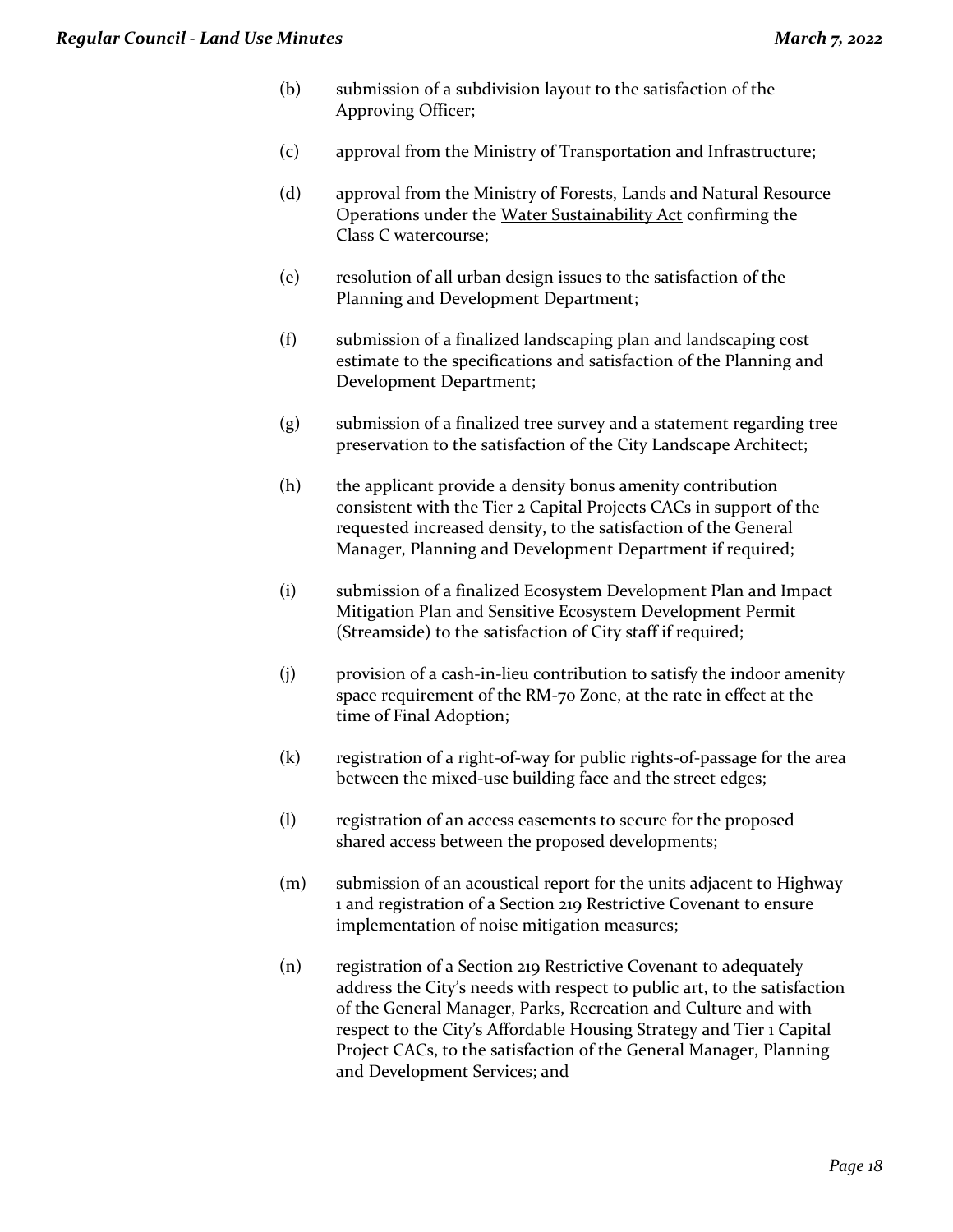|             |                                                   | $\circ$ | outdoor amenity space.                            | a volumetric statutory right-of-way to secure public access to the                                                                                                                                                                                                                                                              |
|-------------|---------------------------------------------------|---------|---------------------------------------------------|---------------------------------------------------------------------------------------------------------------------------------------------------------------------------------------------------------------------------------------------------------------------------------------------------------------------------------|
| RES.R22-358 | 6.                                                |         | for final adoption.                               | Council pass a resolution to amend the Abbey Ridge Local Area Plan (LAP) to<br>redesignate the land from "Neighbourhood Commercial" to "High Density<br>Mixed-Use Apartments (30-45 UPA)" for proposed Lot 1 and "Medium Density<br>Townhouses (15-30 UPA)" for proposed Lot 2 when the project is considered<br><b>Carried</b> |
|             | It was                                            |         |                                                   | Moved by Councillor Guerra<br>Seconded by Councillor Patton<br>That "Surrey Official Community Plan Bylaw,                                                                                                                                                                                                                      |
| RES.R22-359 |                                                   |         |                                                   | 2013, No. 18020, Amendment Bylaw, 2022, No. 20596" pass its first reading.<br><b>Carried</b>                                                                                                                                                                                                                                    |
|             | The said Bylaw was then read for the second time. |         |                                                   |                                                                                                                                                                                                                                                                                                                                 |
|             | It was                                            |         |                                                   | Moved by Councillor Guerra<br>Seconded by Councillor Patton<br>That "Surrey Official Community Plan Bylaw,                                                                                                                                                                                                                      |
| RES.R22-360 |                                                   |         |                                                   | 2013, No. 18020, Amendment Bylaw, 2022, No. 20596" pass its second reading.<br><b>Carried</b>                                                                                                                                                                                                                                   |
|             | It was then                                       |         |                                                   | Moved by Councillor Guerra<br>Seconded by Councillor Patton<br>That the Public Hearing on "Surrey Official                                                                                                                                                                                                                      |
| RES.R22-361 |                                                   |         | held at City Hall on March 28, 2022, at 7:00 p.m. | Community Plan Bylaw, 2013, No. 18020, Amendment Bylaw, 2022, No. 20596" be<br><b>Carried</b>                                                                                                                                                                                                                                   |
|             | It was                                            |         |                                                   | Moved by Councillor Guerra<br>Seconded by Councillor Patton                                                                                                                                                                                                                                                                     |
| RES.R22-362 |                                                   |         |                                                   | That "Surrey Comprehensive Development<br>Zone $48$ (CD $48$ ), Bylaw, 2022, No. 20597" pass its first reading.<br><b>Carried</b>                                                                                                                                                                                               |
|             | The said Bylaw was then read for the second time. |         |                                                   |                                                                                                                                                                                                                                                                                                                                 |
|             | It was                                            |         |                                                   | Moved by Councillor Guerra<br>Seconded by Councillor Patton                                                                                                                                                                                                                                                                     |
| RES.R22-363 |                                                   |         |                                                   | That "Surrey Comprehensive Development<br>Zone $48$ (CD $48$ ), Bylaw, 2022, No. 20597" pass its second reading.<br><b>Carried</b>                                                                                                                                                                                              |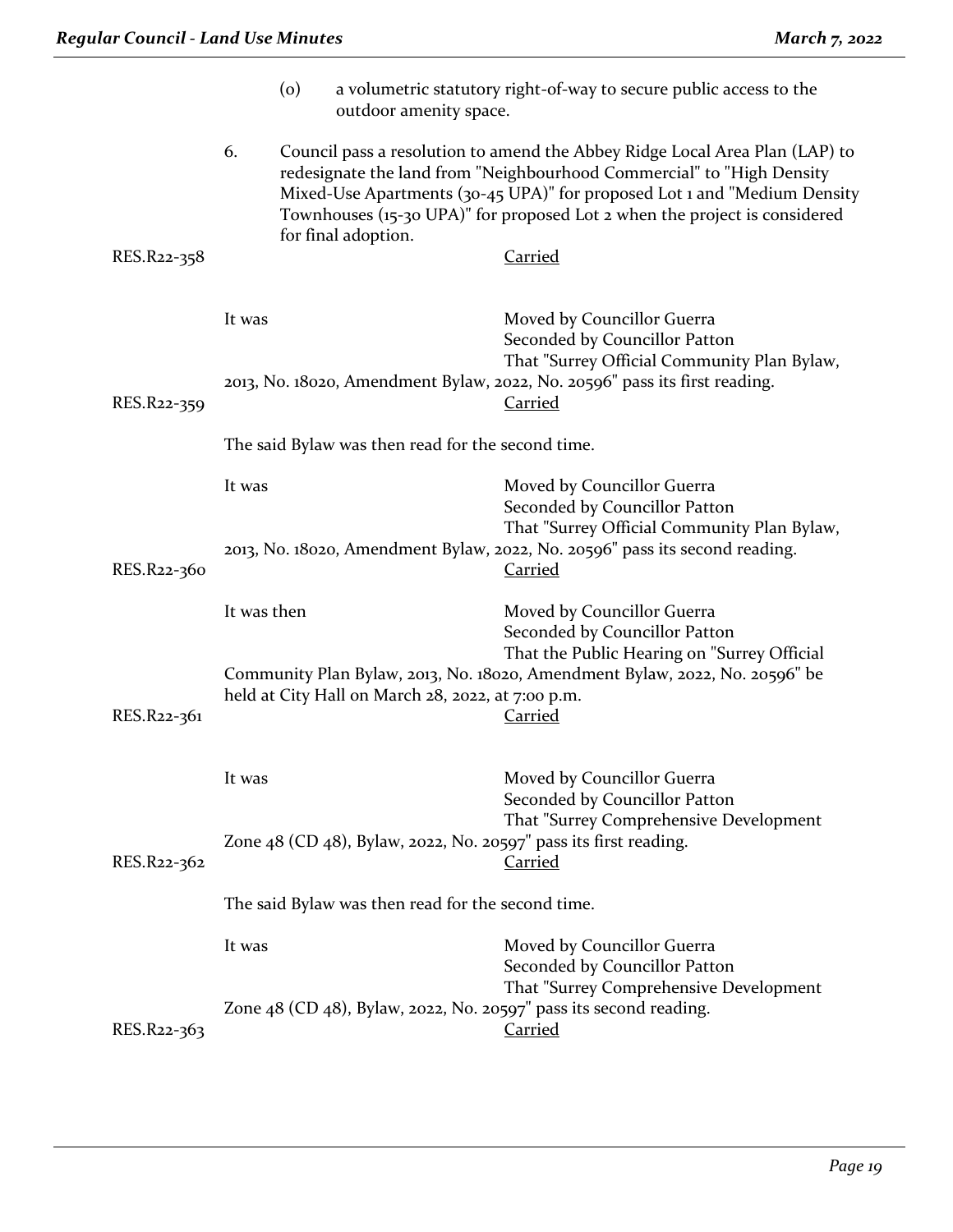It was then Moved by Councillor Guerra Seconded by Councillor Patton That the Public Hearing on "Surrey Comprehensive Development Zone 48 (CD 48), Bylaw, 2022, No. 20597" be held at City Hall on March 28, 2022, at 7:00 p.m. RES.R22-364 Carried

**D. ITEMS REFERRED BACK**

This section had no items to consider.

## **E. CORPORATE REPORTS**

This section had no items to consider.

## **F. CORRESPONDENCE**

This section had no items to consider.

## **G. NOTICE OF MOTION**

This section had no items to consider.

#### **H. BYLAWS AND PERMITS**

#### **BYLAWS**

1. "Surrey Zoning Bylaw, 1993, No. 12000, Amendment Bylaw, 2020, No. 20047" 7918-0454-00 Owner: R. Lidder Agent: Hub Engineering Inc. (Mike Kompter) RA to RH and RQ - 3549 - 156 Street - to subdivide into 2 lots. Council direction received March 9, 2020

It was **Moved by Councillor Guerra** Seconded by Councillor Patton That "Surrey Zoning Bylaw, 1993, No. 12000, Amendment Bylaw, 2020, No. 20047" be finally adopted. RES.R22-365 Carried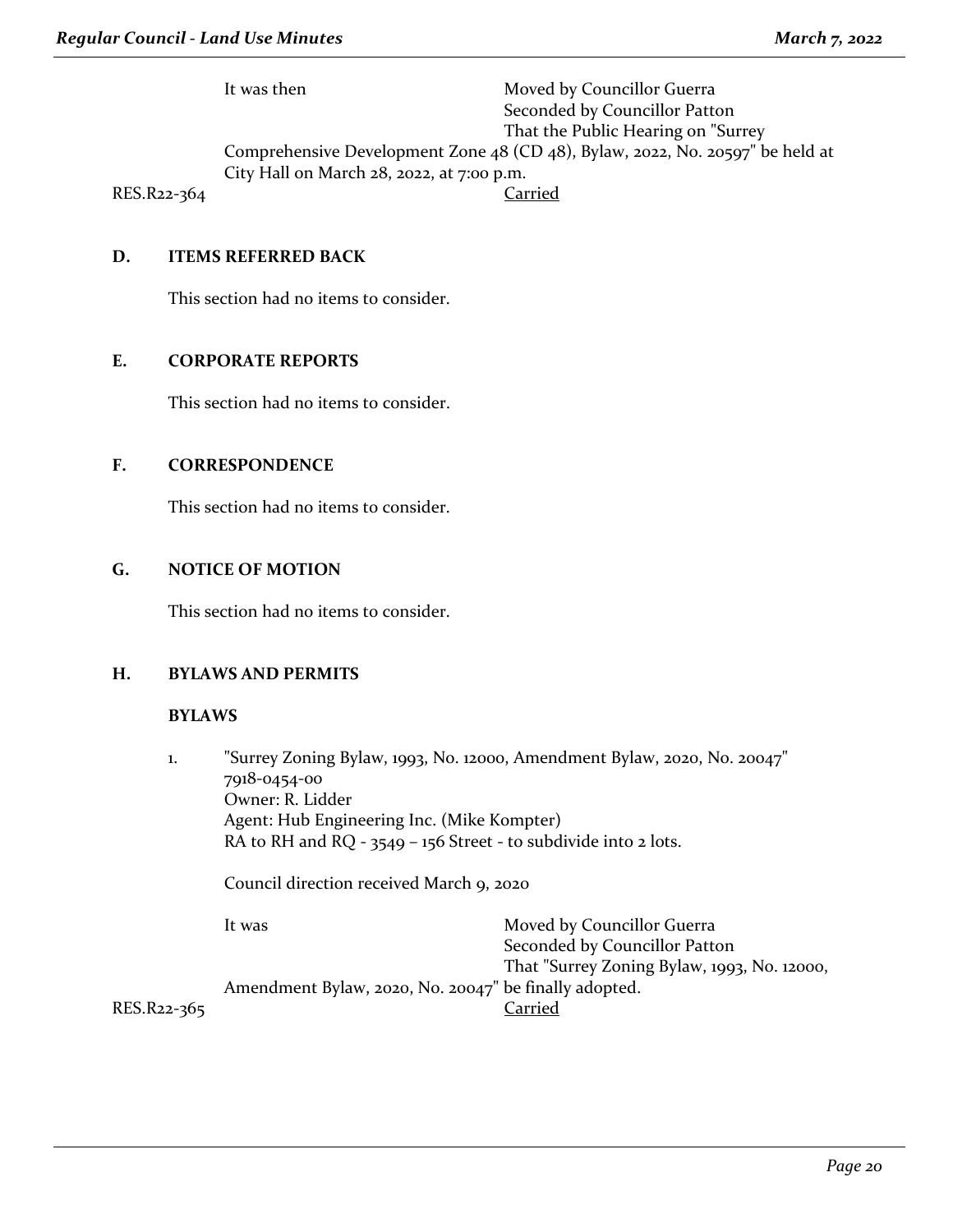2. "Surrey Zoning Bylaw, 1993, No. 12000, Amendment Bylaw, 2013, No. 18151" 7913-0176-00 Owner: High Quality Homes Ltd., I. Sandhu Agent: WSP Canada Inc. (Dexter Hirabe) RA to RF-10 and RF-12:  $5945 - 142$  Street - to permit subdivision into 4 single family lots. Council direction received December 16, 2013 It was Moved by Councillor Guerra Seconded by Councillor Patton That "Surrey Zoning Bylaw, 1993, No. 12000, Amendment Bylaw, 2013, No. 18151" be finally adopted.<br>Carried

RES.R<sub>22-3</sub>66

## **BYLAWS WITH PERMITS**

| 3.          | "Surrey Zoning Bylaw, 1993, No. 12000, Amendment Bylaw, 2020, No. 20048"<br>7918-0455-00<br>Owner: R. Lidder, Chimney Ridge Investments Ltd.<br>Agent: Hub Engineering Inc. (Mike Kompter)<br>RA to RQ - 15558 - 36 Avenue - to subdivide into 3 lots and retain an existing dwelling<br>on one of the lots.<br>Council direction received March 9, 2020 |                                                                                                                              |
|-------------|----------------------------------------------------------------------------------------------------------------------------------------------------------------------------------------------------------------------------------------------------------------------------------------------------------------------------------------------------------|------------------------------------------------------------------------------------------------------------------------------|
| RES.R22-367 | It was<br>Amendment Bylaw, 2020, No. 20048" be finally adopted.                                                                                                                                                                                                                                                                                          | Moved by Councillor Guerra<br>Seconded by Councillor Patton<br>That "Surrey Zoning Bylaw, 1993, No. 12000,<br><b>Carried</b> |
|             | Development Variance Permit No. 7918-0455-01<br>15558 - 36 Avenue - to reduce the minimum side yard setback from 2.4 metres to<br>2 metres and reduce the minimum front yard setback from 7.5 metres to 3.9 metres<br>for proposed Lot 2, in order to retain an existing dwelling on one of the lots.                                                    |                                                                                                                              |
| RES.R22-368 | It was<br>Development Variance Permit No. 7918-0455-01.                                                                                                                                                                                                                                                                                                  | Moved by Councillor Guerra<br>Seconded by Councillor Patton<br>That Council authorize the issuance of<br><u>Carried</u>      |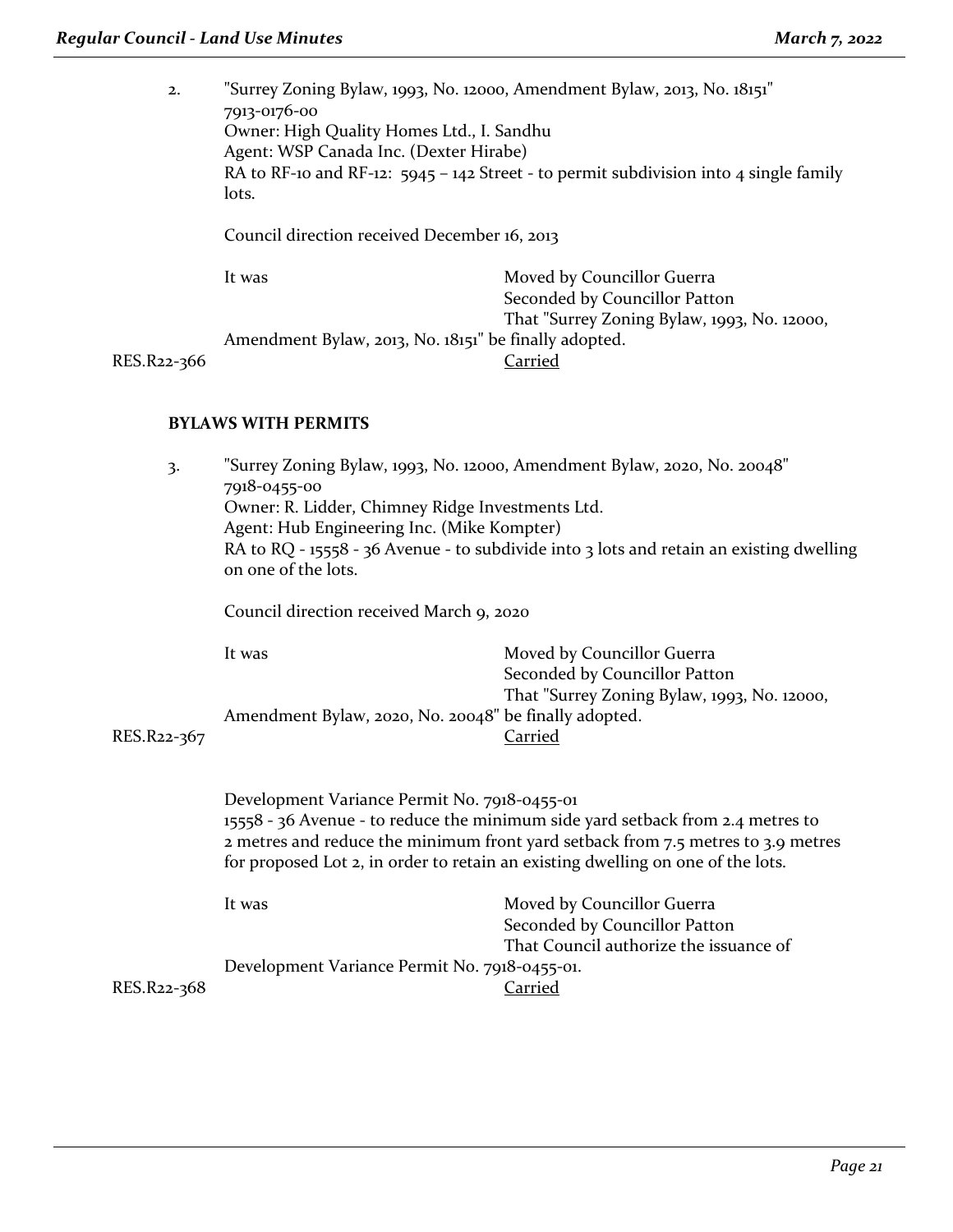| 4.          | "Surrey Zoning Bylaw, 1993, No. 12000, Amendment Bylaw, 2020, No. 20196"<br>7919-0248-00 |                                                                                                                                             |                                                                                                                                                                             |  |
|-------------|------------------------------------------------------------------------------------------|---------------------------------------------------------------------------------------------------------------------------------------------|-----------------------------------------------------------------------------------------------------------------------------------------------------------------------------|--|
|             |                                                                                          | Owner: Central Creations Ltd.                                                                                                               |                                                                                                                                                                             |  |
|             |                                                                                          | Agent: Mountain Creations (Ehsan Fatemi)                                                                                                    |                                                                                                                                                                             |  |
|             |                                                                                          |                                                                                                                                             | RF to CD-14245, 14255 and 14265 - 103A Avenue - to permit the development of a 5-storey<br>apartment building with approximately 65 dwelling units and underground parking. |  |
|             |                                                                                          | Council direction received November 9, 2020                                                                                                 |                                                                                                                                                                             |  |
|             | It was                                                                                   |                                                                                                                                             | Moved by Councillor Guerra<br>Seconded by Councillor Patton<br>That Council rescind third reading of Bylaw 20196,                                                           |  |
|             |                                                                                          |                                                                                                                                             | granted by resolution RES.R20-1830, at the November 23, 2020 Regular Council - Public                                                                                       |  |
| RES.R22-369 |                                                                                          | Hearing meeting.                                                                                                                            | <b>Carried</b>                                                                                                                                                              |  |
|             | It was                                                                                   |                                                                                                                                             | Moved by Councillor Guerra<br>Seconded by Councillor Patton                                                                                                                 |  |
|             |                                                                                          | That Council amend Bylaw 20196 in Section J.<br>Special Regulations by deleting sub-section J.1.(c) and replacing it with the<br>following: |                                                                                                                                                                             |  |
|             | "(c)                                                                                     | Indoor amenity space, in the amount of:                                                                                                     |                                                                                                                                                                             |  |
|             |                                                                                          | $\mathbf{i}$                                                                                                                                | 3.0 sq. m. [32 sq. ft.] per dwelling unit; and                                                                                                                              |  |
|             | 1.0 sq. m. [10 sq. ft.] per lock-off suite; and<br>$\mathbf{ii}$                         |                                                                                                                                             |                                                                                                                                                                             |  |
|             |                                                                                          | iii)                                                                                                                                        | 4.0 sq. m. [43 sq. ft.] per micro unit; and"                                                                                                                                |  |
| RES.R22-370 |                                                                                          |                                                                                                                                             | <b>Carried</b>                                                                                                                                                              |  |
|             | It was                                                                                   |                                                                                                                                             | Moved by Councillor Guerra<br>Seconded by Councillor Patton                                                                                                                 |  |
| RES.R22-371 |                                                                                          |                                                                                                                                             | That "Surrey Zoning Bylaw, 1993, No. 12000,<br>Amendment Bylaw, 2020, No. 20196" pass its third reading, as amended.<br><b>Carried</b>                                      |  |
|             | It was                                                                                   |                                                                                                                                             | Moved by Councillor Guerra<br>Seconded by Councillor Patton                                                                                                                 |  |
|             |                                                                                          | That "Surrey Zoning Bylaw, 1993, No. 12000,<br>Amendment Bylaw, 2020, No. 20196" be finally adopted.                                        |                                                                                                                                                                             |  |
| RES.R22-372 |                                                                                          |                                                                                                                                             | <b>Carried</b>                                                                                                                                                              |  |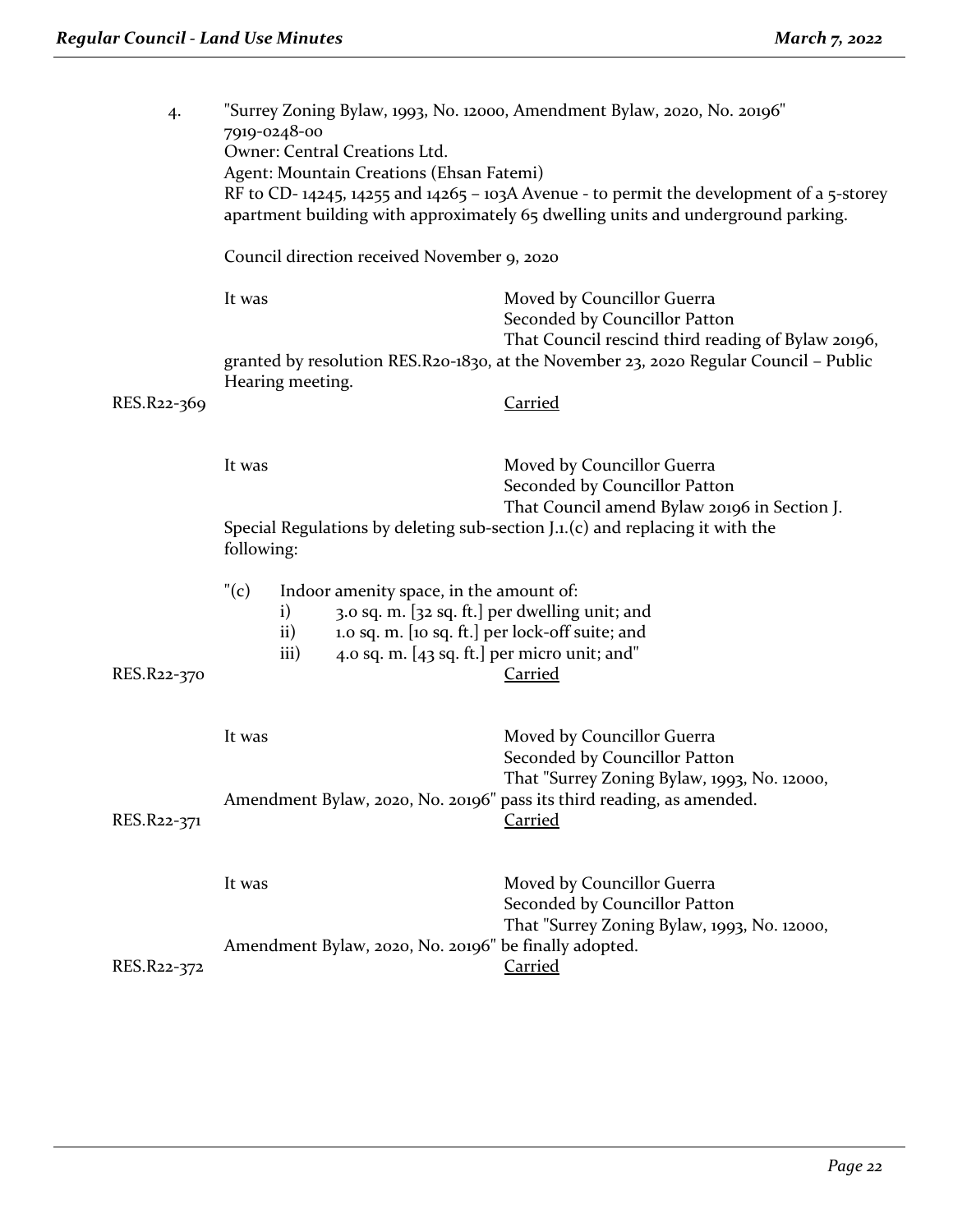|                                                                                                | Development Permit No. 7919-0248-00<br>Character.                                                                                                                                                                                                                                                                                                              | 14245, 14255 and 14265 - 103A Avenue - to issue a Development Permit for Form and                     |  |
|------------------------------------------------------------------------------------------------|----------------------------------------------------------------------------------------------------------------------------------------------------------------------------------------------------------------------------------------------------------------------------------------------------------------------------------------------------------------|-------------------------------------------------------------------------------------------------------|--|
|                                                                                                |                                                                                                                                                                                                                                                                                                                                                                | Council authorized to draft November 9, 2020                                                          |  |
|                                                                                                | It was                                                                                                                                                                                                                                                                                                                                                         | Moved by Councillor Guerra<br>Seconded by Councillor Patton<br>That Council authorize the issuance of |  |
|                                                                                                | Development Permit No. 7919-0248-00.                                                                                                                                                                                                                                                                                                                           |                                                                                                       |  |
| RES.R22-373                                                                                    |                                                                                                                                                                                                                                                                                                                                                                | Carried                                                                                               |  |
| "Surrey Zoning Bylaw, 1993, No. 12000, Amendment Bylaw, 2021, No. 20411"<br>5.<br>7921-0059-00 |                                                                                                                                                                                                                                                                                                                                                                |                                                                                                       |  |
|                                                                                                | Owner: Ruzmarin Holdings (B.C.) Ltd.                                                                                                                                                                                                                                                                                                                           |                                                                                                       |  |
|                                                                                                | Agent: Orion Construction (Paul Bangma)<br>A-I to IB-1 - 3373 - 194 Street - to permit the development of a 9,197 square metre<br>industrial building.                                                                                                                                                                                                         |                                                                                                       |  |
|                                                                                                | Council direction received July 12, 2021                                                                                                                                                                                                                                                                                                                       |                                                                                                       |  |
| $^\star$                                                                                       | Planning and Development advise (see memorandum in back-up) that the<br>applicant has made changes to the preliminary approval of a high-albedo roof to<br>meet the Climate Adaptation Strategy policy. The new proposed changes, an EPDM<br>roof system with light grey washed river worn rock, with a Solar Radiance Index<br>value of between 0.5 and 0.65. |                                                                                                       |  |
|                                                                                                | It was                                                                                                                                                                                                                                                                                                                                                         | Moved by Councillor Guerra<br>Seconded by Councillor Patton                                           |  |
| RES.R22-374                                                                                    | Amendment Bylaw, 2021, No. 20411" be finally adopted.                                                                                                                                                                                                                                                                                                          | That "Surrey Zoning Bylaw, 1993, No. 12000,<br><b>Carried</b>                                         |  |
|                                                                                                | Development Variance Permit No. 7921-0059-00<br>3373 - 194 Street - to reduce the minimum rear yard requirement from 7.5 metres to<br>o metres.                                                                                                                                                                                                                |                                                                                                       |  |
|                                                                                                | Council supported July 26, 2021                                                                                                                                                                                                                                                                                                                                |                                                                                                       |  |
|                                                                                                | It was                                                                                                                                                                                                                                                                                                                                                         | Moved by Councillor Guerra<br>Seconded by Councillor Patton<br>That Council authorize the issuance of |  |
| RES.R22-375                                                                                    | Development Variance Permit No. 7921-0059-00.                                                                                                                                                                                                                                                                                                                  | Carried                                                                                               |  |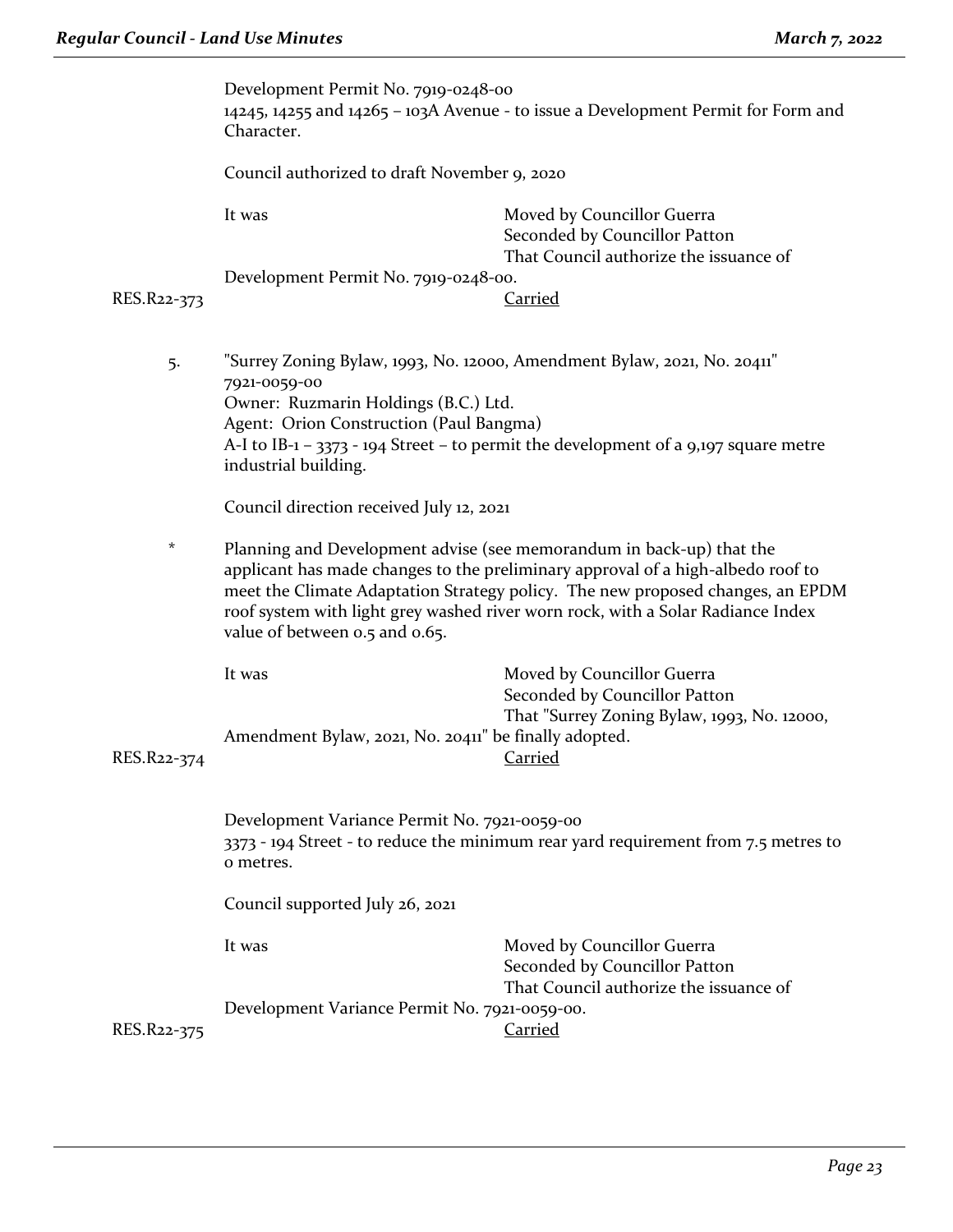|                                                                                                | Development Permit No. 7921-0059-00<br>3373 - 194 Street - to issue a Development Permit for Form and Character.                                                                                                   |                                                                                                       |
|------------------------------------------------------------------------------------------------|--------------------------------------------------------------------------------------------------------------------------------------------------------------------------------------------------------------------|-------------------------------------------------------------------------------------------------------|
|                                                                                                | Council authorized to draft July 12, 2021                                                                                                                                                                          |                                                                                                       |
|                                                                                                | It was                                                                                                                                                                                                             | Moved by Councillor Guerra<br>Seconded by Councillor Patton<br>That Council authorize the issuance of |
|                                                                                                | Development Permit No. 7921-0059-00.                                                                                                                                                                               |                                                                                                       |
| RES.R22-376                                                                                    |                                                                                                                                                                                                                    | <b>Carried</b>                                                                                        |
| 6.<br>"Surrey Zoning Bylaw, 1993, No. 12000, Amendment Bylaw, 2021, No. 20478"<br>7921-0220-00 |                                                                                                                                                                                                                    |                                                                                                       |
|                                                                                                |                                                                                                                                                                                                                    | Owner: 1323547 B.C. Ltd. (Director Information: Willie Fisher and Ender Ilkay)                        |
|                                                                                                | Agent: Orion Construction (Paul Bangma)<br>$A$ -2 to IB-1 – 3505 - 194 Street – to permit the development of an 8,295 square-metre<br>multi-tenant industrial building.                                            |                                                                                                       |
|                                                                                                | Council direction received November 22, 2021                                                                                                                                                                       |                                                                                                       |
|                                                                                                | It was                                                                                                                                                                                                             | Moved by Councillor Guerra<br>Seconded by Councillor Patton                                           |
| RES.R22-377                                                                                    | Amendment Bylaw, 2021, No. 20478" be finally adopted.                                                                                                                                                              | That "Surrey Zoning Bylaw, 1993, No. 12000,<br><b>Carried</b>                                         |
|                                                                                                | Development Variance Permit No. 7921-0220-00<br>3505 - 194 Street – to reduce the minimum width of a drive aisle for one-way<br>movement from 7.5 metres to 5.0 metres on the north side of the proposed building. |                                                                                                       |
|                                                                                                | Council supported December 6, 2021                                                                                                                                                                                 |                                                                                                       |
|                                                                                                | It was                                                                                                                                                                                                             | Moved by Councillor Guerra<br>Seconded by Councillor Patton<br>That Council authorize the issuance of |
| RES.R22-378                                                                                    | Development Variance Permit No. 7921-0220-00.                                                                                                                                                                      | <u>Carried</u>                                                                                        |
|                                                                                                | Development Permit No. 7921-0220-00<br>3505 - 194 Street - to issue a Development Permit for Form and Character.                                                                                                   |                                                                                                       |
|                                                                                                | Council authorized to draft November 22, 2021                                                                                                                                                                      |                                                                                                       |
|                                                                                                | It was                                                                                                                                                                                                             | Moved by Councillor Guerra<br>Seconded by Councillor Patton<br>That Council authorize the issuance of |
| RES.R22-379                                                                                    | Development Permit No. 7921-0220-00.                                                                                                                                                                               | <b>Carried</b>                                                                                        |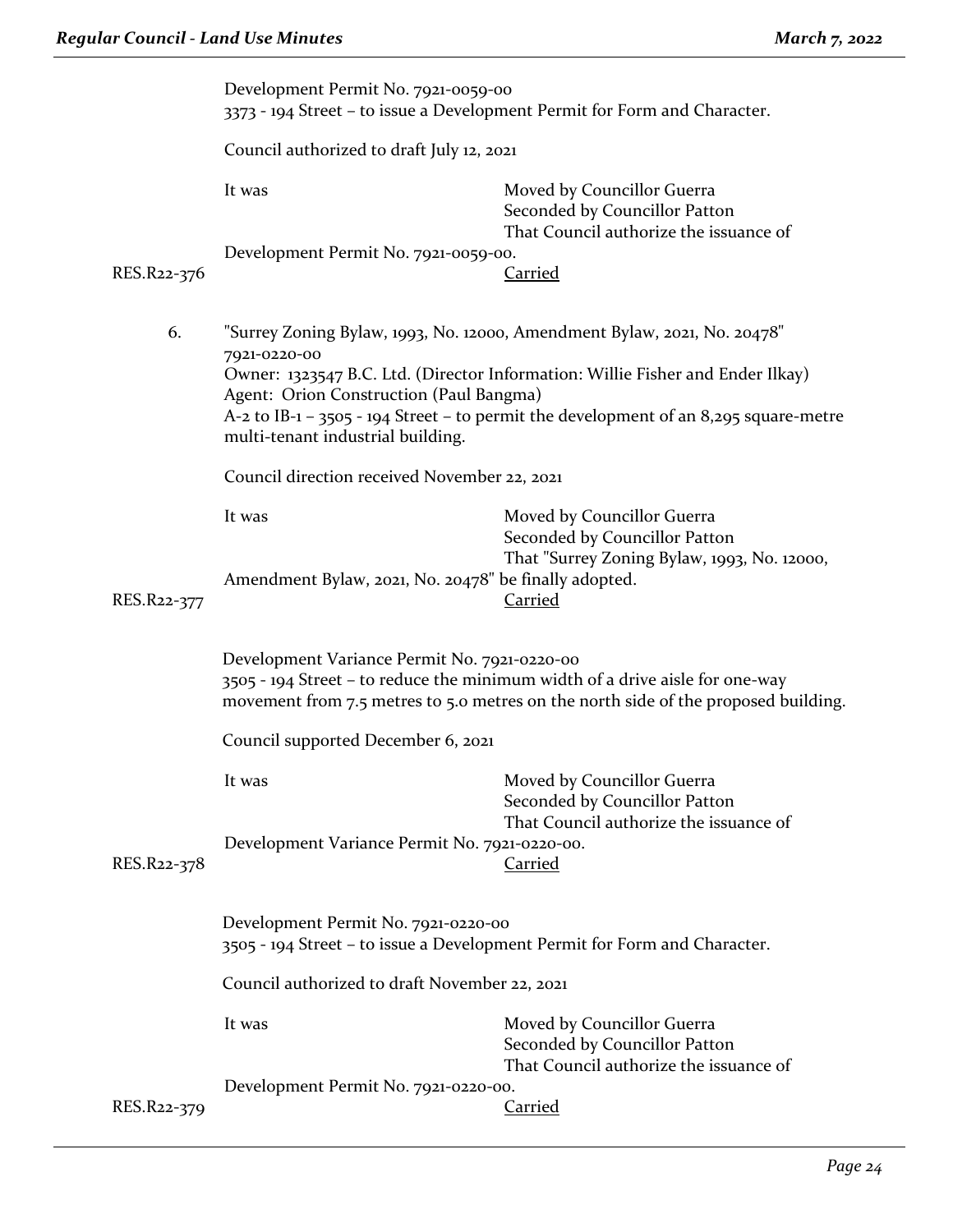| 7.                                                                                                                                                                          | "Surrey Zoning Bylaw, 1993, No. 12000, Amendment Bylaw, 2020, No. 20189"<br>7918-0322-00<br>Owner: ML Emporio Homes Ltd.<br>Agent: ML Emporio Homes Ltd.<br>RF to CD - 13943, 13953, and 13963 - 96 Avenue; 13942, 13952, and 13962 Laurel Drive;<br>Portion of Lane - to permit the development of two 6-storey apartment buildings with<br>173 dwelling units.                                                                                          |                                                                                                                                                                                 |
|-----------------------------------------------------------------------------------------------------------------------------------------------------------------------------|-----------------------------------------------------------------------------------------------------------------------------------------------------------------------------------------------------------------------------------------------------------------------------------------------------------------------------------------------------------------------------------------------------------------------------------------------------------|---------------------------------------------------------------------------------------------------------------------------------------------------------------------------------|
|                                                                                                                                                                             | Council direction received November 9, 2020                                                                                                                                                                                                                                                                                                                                                                                                               |                                                                                                                                                                                 |
|                                                                                                                                                                             | It was                                                                                                                                                                                                                                                                                                                                                                                                                                                    | Moved by Councillor Guerra<br>Seconded by Councillor Patton                                                                                                                     |
| RES.R22-380                                                                                                                                                                 | Amendment Bylaw, 2020, No. 20189" be finally adopted.                                                                                                                                                                                                                                                                                                                                                                                                     | That "Surrey Zoning Bylaw, 1993, No. 12000,<br><b>Carried</b>                                                                                                                   |
| Development Permit No. 7918-0322-00<br>13943, 13953, and 13963 - 96 Avenue; 13942, 13952, and 13962 Laurel Drive - to issue a<br>Development Permit for Form and Character. |                                                                                                                                                                                                                                                                                                                                                                                                                                                           |                                                                                                                                                                                 |
|                                                                                                                                                                             | Council authorized to draft November 9, 2020                                                                                                                                                                                                                                                                                                                                                                                                              |                                                                                                                                                                                 |
|                                                                                                                                                                             | It was                                                                                                                                                                                                                                                                                                                                                                                                                                                    | Moved by Councillor Guerra<br>Seconded by Councillor Patton<br>That Council authorize the issuance of                                                                           |
| RES.R22-381                                                                                                                                                                 | Development Permit No. 7918-0322-00.                                                                                                                                                                                                                                                                                                                                                                                                                      | <b>Carried</b>                                                                                                                                                                  |
| 8.                                                                                                                                                                          | "Surrey Zoning Bylaw, 1993, No. 12000, Amendment Bylaw, 2020, No. 20165"<br>7918-0054-00<br>Owner: 1237359 B.C. Ltd. (Director Information: Kulwant Dhesi, Amandeep Dhillon and<br>Charnjeev Makkar)<br>Agent: DF Architecture Inc. (Yuri Afanasiev)<br>RF to CD - 10450, 10462, 10476, 10494 and 10506 - 125B Street - to permit the<br>development of 48 townhouse units in South Westminster Heights.<br>Council direction received September 14, 2020 |                                                                                                                                                                                 |
|                                                                                                                                                                             |                                                                                                                                                                                                                                                                                                                                                                                                                                                           |                                                                                                                                                                                 |
|                                                                                                                                                                             | It was                                                                                                                                                                                                                                                                                                                                                                                                                                                    | Moved by Councillor Guerra<br>Seconded by Councillor Patton<br>That Council amend the South Westminster                                                                         |
| RES.R22-382                                                                                                                                                                 | (10-15 upa Gross)" and to amend the local road network.                                                                                                                                                                                                                                                                                                                                                                                                   | Heights Infill Area Neighbourhood Concept Plan to redesignate the subject site<br>from "Low Density - Tree Protection (6 - 10 upa)" to "Low Density Townhouse<br><b>Carried</b> |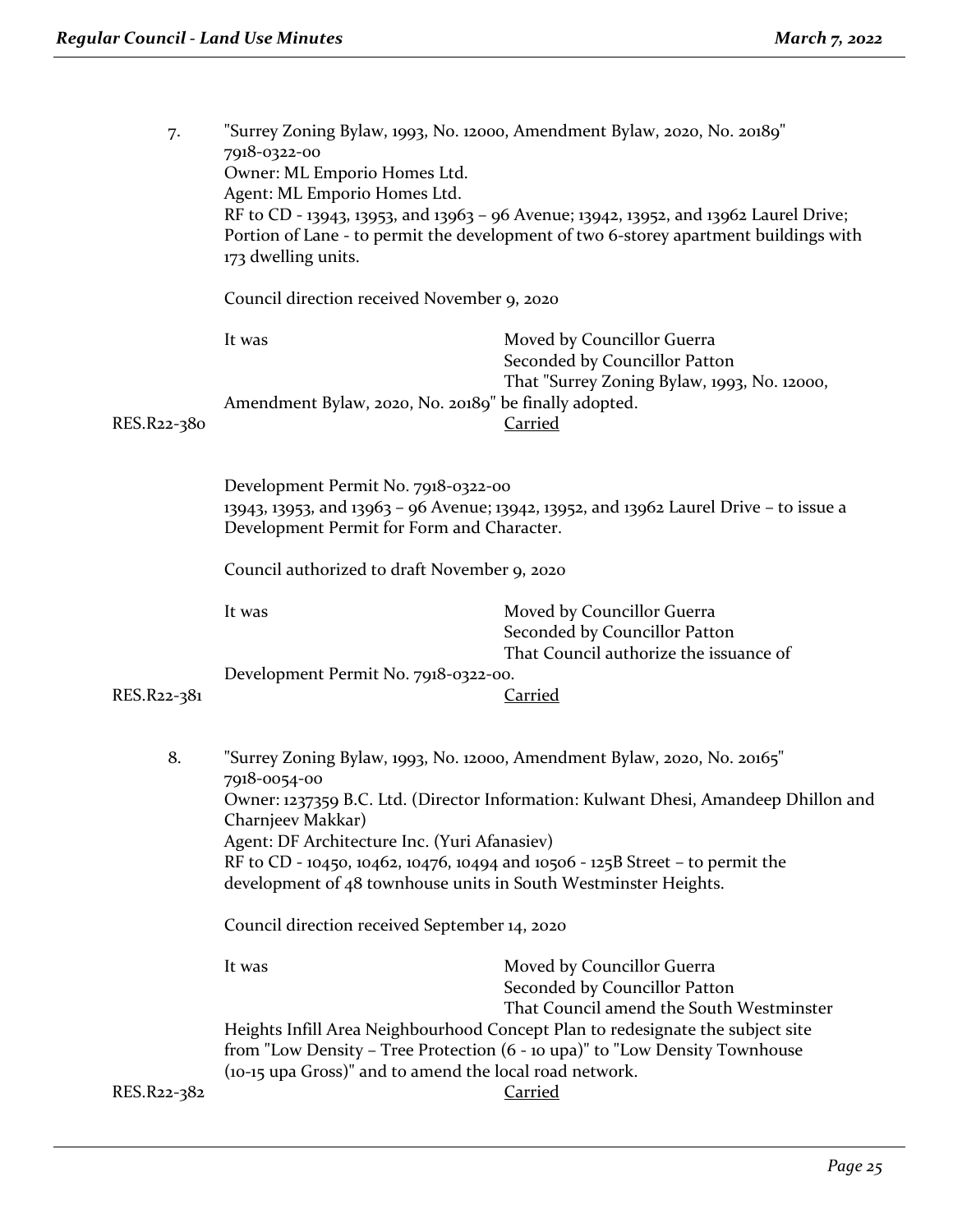| RES.R22-383 | It was<br>Amendment Bylaw, 2020, No. 20165" be finally adopted.                                                                                                                                                                                                                                                             | Moved by Councillor Guerra<br>Seconded by Councillor Patton<br>That "Surrey Zoning Bylaw, 1993, No. 12000,<br><b>Carried</b> |  |
|-------------|-----------------------------------------------------------------------------------------------------------------------------------------------------------------------------------------------------------------------------------------------------------------------------------------------------------------------------|------------------------------------------------------------------------------------------------------------------------------|--|
|             | Development Permit No. 7918-0054-00<br>10450, 10462, 10476, 10494 and 10506 - 125B Street - to issue a Development Permit<br>for Form and Character and Hazard Lands.                                                                                                                                                       |                                                                                                                              |  |
|             | Council authorized to draft September 14, 2020                                                                                                                                                                                                                                                                              |                                                                                                                              |  |
|             | It was                                                                                                                                                                                                                                                                                                                      | Moved by Councillor Guerra<br>Seconded by Councillor Patton<br>That Council authorize the issuance of                        |  |
| RES.R22-384 | Development Permit No. 7918-0054-00.                                                                                                                                                                                                                                                                                        | <u>Carried</u>                                                                                                               |  |
| 9.          | "Surrey Zoning Bylaw, 1993, No. 12000, Amendment Bylaw, 2014, No. 18369"<br>7914-0117-00<br>Owner: Param Development Ltd.<br>Agent: Citiwest Consulting Ltd. (Roger Jawanda)<br>RH and RH-G to RF - to allow subdivision into 3 single family lots.                                                                         |                                                                                                                              |  |
|             | Council direction received December 15, 2014                                                                                                                                                                                                                                                                                |                                                                                                                              |  |
| RES.R22-385 | It was<br>Amendment Bylaw, 2014, No. 18369" be finally adopted.                                                                                                                                                                                                                                                             | Moved by Councillor Guerra<br>Seconded by Councillor Patton<br>That "Surrey Zoning Bylaw, 1993, No. 12000,<br><b>Carried</b> |  |
|             | Development Variance Permit No. 7914-0117-01<br>5708-144 Street - to reduce the minimum lot width requirements of the<br>Single Family Residential Zone from 15.0 metres to 14.5 metres on proposed Lot 2 in<br>order to facilitate the retention of an existing dwelling on proposed Lot 1 of a three-<br>lot subdivision. |                                                                                                                              |  |
|             | Council supported December 6, 2021                                                                                                                                                                                                                                                                                          |                                                                                                                              |  |
|             | It was                                                                                                                                                                                                                                                                                                                      | Moved by Councillor Guerra<br>Seconded by Councillor Patton<br>That Council authorize the issuance of                        |  |
| RES.R22-386 | Development Variance Permit No. 7914-0117-01.                                                                                                                                                                                                                                                                               | <b>Carried</b>                                                                                                               |  |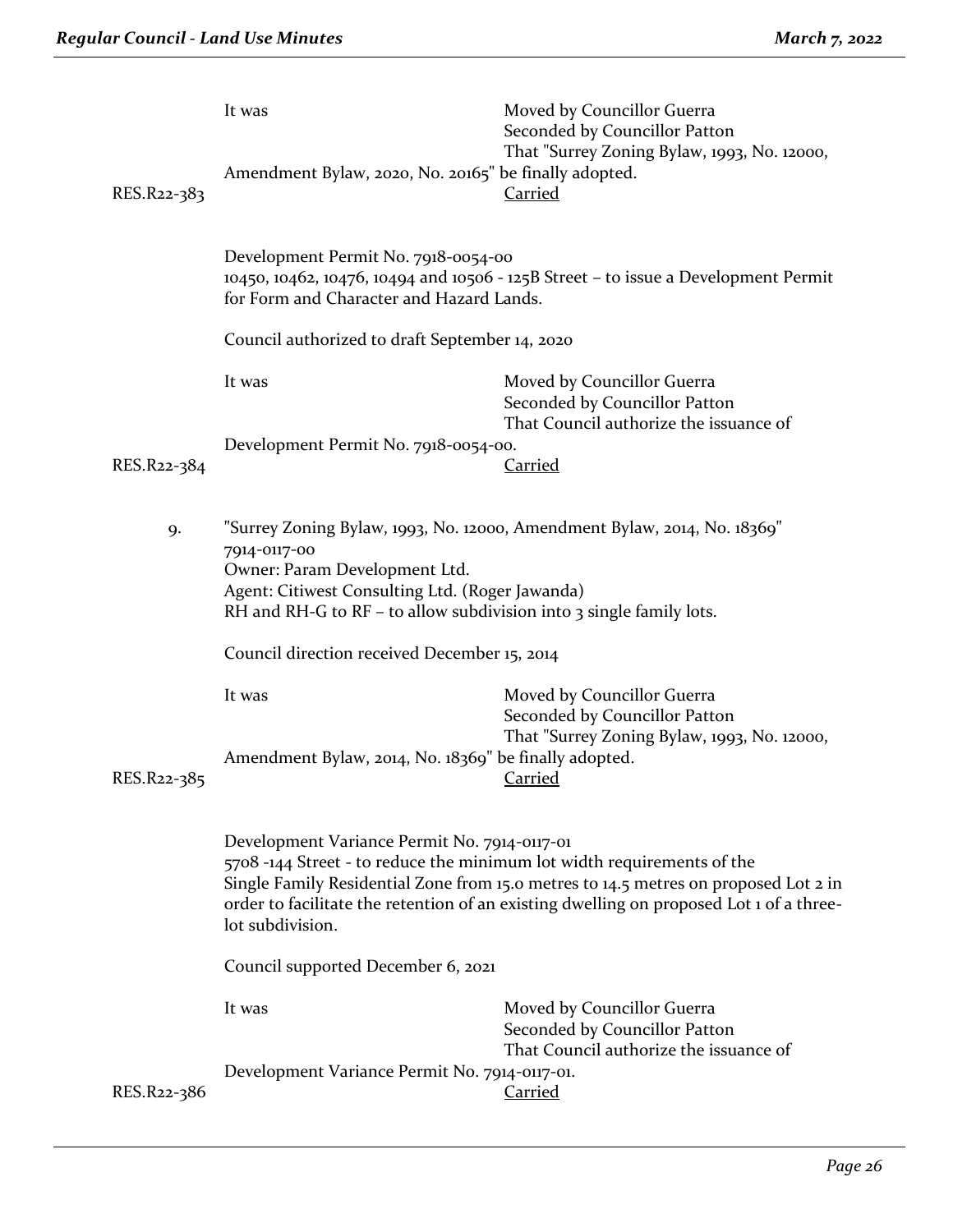|             | Development Variance Permit No. 7914-0117-00<br>5708 -144 Street – to reduce the side yard setbacks in order to retain the existing<br>dwelling on proposed Lot 1.                                                                                                                                                                                                                                                                                                                                                                                                                                                                                                                        |                                                                                                           |
|-------------|-------------------------------------------------------------------------------------------------------------------------------------------------------------------------------------------------------------------------------------------------------------------------------------------------------------------------------------------------------------------------------------------------------------------------------------------------------------------------------------------------------------------------------------------------------------------------------------------------------------------------------------------------------------------------------------------|-----------------------------------------------------------------------------------------------------------|
|             | Council supported January 12, 2015                                                                                                                                                                                                                                                                                                                                                                                                                                                                                                                                                                                                                                                        |                                                                                                           |
|             | It was                                                                                                                                                                                                                                                                                                                                                                                                                                                                                                                                                                                                                                                                                    | Moved by Councillor Guerra<br>Seconded by Councillor Patton<br>That Development Variance Permit No. 7914- |
|             | on7-oo be filed.                                                                                                                                                                                                                                                                                                                                                                                                                                                                                                                                                                                                                                                                          |                                                                                                           |
| RES.R22-387 |                                                                                                                                                                                                                                                                                                                                                                                                                                                                                                                                                                                                                                                                                           | <b>Carried</b>                                                                                            |
| 10.         | "Surrey Official Community Plan Bylaw, 2013, No. 18020, Amendment Bylaw, 2020,<br>No. 20141"<br>7919-0223-00<br>Owner: 105 University View Homes Ltd.<br>Agent: IBI Group (Salim Narayanan)<br>To amend Figure 16: Central Business District Densities with a permitted density of<br>5.5 FAR for the site located at 13430 and 13416 - 105A Avenue; 13437 - 105 Avenue;<br>10536, 10528, 10500, 10492 and 10516 University Drive; 10537, 10529, 10519, 10511 and<br>10501 - 134A Street - to permit develop for a 2 high-rise market residential towers and 1<br>mid-rise rental apartment building with a ground level child care facility.<br>Council direction received July 27, 2020 |                                                                                                           |
|             |                                                                                                                                                                                                                                                                                                                                                                                                                                                                                                                                                                                                                                                                                           |                                                                                                           |
|             |                                                                                                                                                                                                                                                                                                                                                                                                                                                                                                                                                                                                                                                                                           |                                                                                                           |
|             | It was                                                                                                                                                                                                                                                                                                                                                                                                                                                                                                                                                                                                                                                                                    | Moved by Councillor Guerra<br>Seconded by Councillor Patton                                               |
| RES.R22-388 | That Council amend the City Centre Plan to<br>redesignate the land from "Residential Mid to High Rise 3.5 FAR" to "High Rise 5.5 FAR".<br>Carried                                                                                                                                                                                                                                                                                                                                                                                                                                                                                                                                         |                                                                                                           |
|             | It was                                                                                                                                                                                                                                                                                                                                                                                                                                                                                                                                                                                                                                                                                    | Moved by Councillor Guerra<br>Seconded by Councillor Patton                                               |
| RES.R22-389 | That "Surrey Official Community Plan Bylaw,<br>2013, No. 18020, Amendment Bylaw, 2020, No. 20141" be finally adopted.<br><b>Carried</b>                                                                                                                                                                                                                                                                                                                                                                                                                                                                                                                                                   |                                                                                                           |
|             | "Surrey Zoning Bylaw, 1993, No. 12000, Amendment Bylaw, 2020, No. 20142"<br>RF and RM-D to CD - 13430 and 13416 - 105A Avenue; 13437 - 105 Avenue; 10536, 10528,<br>10500, 10492 and 10516 University Drive; 10537, 10529, 10519, 10511 and<br>10501 - 134A Street - to permit develop for a 2 high-rise market residential towers and 1<br>mid-rise rental apartment building with a ground level child care facility.                                                                                                                                                                                                                                                                   |                                                                                                           |
|             | Council direction received July 27, 2020                                                                                                                                                                                                                                                                                                                                                                                                                                                                                                                                                                                                                                                  |                                                                                                           |

*Page 27*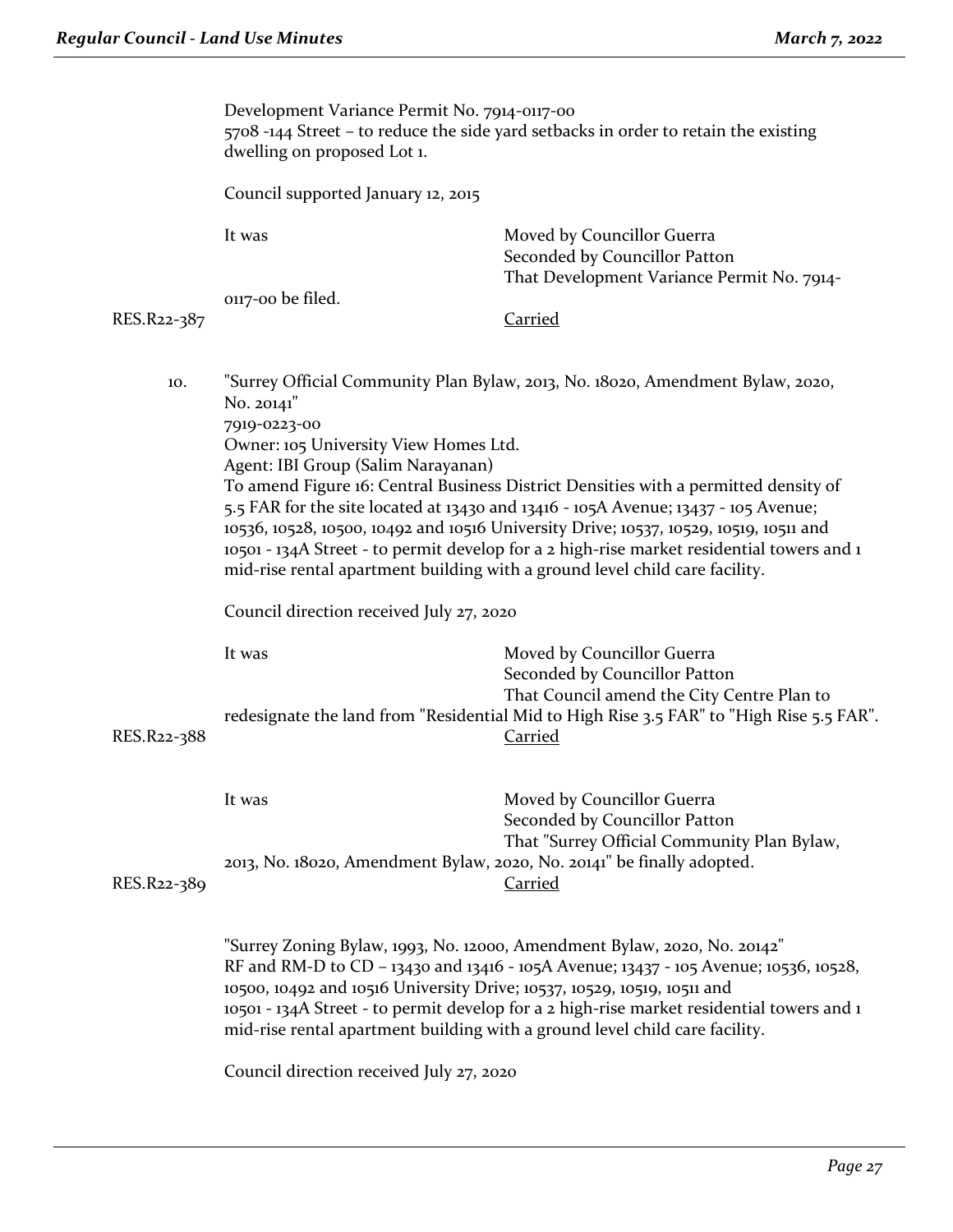| $^\star$    | Planning and Development advise (see memorandum in back-up) that subsequent<br>to Third Reading the Surrey Development Cost Charge Bylaw, 2021, No. 20291 was<br>introduced. Therefore, the proposed CD Bylaw No. 20142 requires a text<br>amendment in order to include the "Community Commercial (C-8) Zone". Council<br>is requested to rescind third reading, and amend Section L.8 to reflect the<br>residential portion of the C-8 Zone for the child care centre. The revision does not<br>affect use or density, and a new public hearing is not required. |                                                                                                                                                                                                 |
|-------------|--------------------------------------------------------------------------------------------------------------------------------------------------------------------------------------------------------------------------------------------------------------------------------------------------------------------------------------------------------------------------------------------------------------------------------------------------------------------------------------------------------------------------------------------------------------------|-------------------------------------------------------------------------------------------------------------------------------------------------------------------------------------------------|
|             | It was                                                                                                                                                                                                                                                                                                                                                                                                                                                                                                                                                             | Moved by Councillor Guerra<br>Seconded by Councillor Patton<br>That Council rescind third reading of Bylaw<br>20142, granted by resolution RES.R21-1523, at the July 26, 2021 Regular Council - |
| RES.R22-390 | Public Hearing meeting.                                                                                                                                                                                                                                                                                                                                                                                                                                                                                                                                            | <b>Carried</b>                                                                                                                                                                                  |
|             | It was                                                                                                                                                                                                                                                                                                                                                                                                                                                                                                                                                             | Moved by Councillor Guerra<br>Seconded by Councillor Patton<br>That Council amend Bylaw 20142 in Section L.                                                                                     |
|             | Other Regulations by adding the following at the end of sub-section L.8:                                                                                                                                                                                                                                                                                                                                                                                                                                                                                           |                                                                                                                                                                                                 |
| RES.R22-391 | "for the residential portion and the C-8 Zone for the child care centre"<br><b>Carried</b>                                                                                                                                                                                                                                                                                                                                                                                                                                                                         |                                                                                                                                                                                                 |
|             | It was                                                                                                                                                                                                                                                                                                                                                                                                                                                                                                                                                             | Moved by Councillor Guerra<br>Seconded by Councillor Patton                                                                                                                                     |
| RES.R22-392 | Amendment Bylaw, 2020, No. 20142" pass its third reading, as amended.                                                                                                                                                                                                                                                                                                                                                                                                                                                                                              | That "Surrey Zoning Bylaw, 1993, No. 12000,<br><u>Carried</u>                                                                                                                                   |
|             | It was                                                                                                                                                                                                                                                                                                                                                                                                                                                                                                                                                             | Moved by Councillor Guerra<br>Seconded by Councillor Patton<br>That "Surrey Zoning Bylaw, 1993, No. 12000,                                                                                      |
| RES.R22-393 | Amendment Bylaw, 2020, No. 20142" be finally adopted.                                                                                                                                                                                                                                                                                                                                                                                                                                                                                                              | <b>Carried</b>                                                                                                                                                                                  |
|             | Detailed Development Permit No. 7919-0223-01<br>13430 and 13416 - 105A Avenue; 13437 - 105 Avenue; 10536, 10528, 10500, 10492 and<br>10516 University Drive; 10537, 10529, 10519, 10511 and 10501 - 134A Street - to issue a<br>Detailed Development Permit for Form and Character.                                                                                                                                                                                                                                                                                |                                                                                                                                                                                                 |
|             | Council authorized to draft November 23, 2020                                                                                                                                                                                                                                                                                                                                                                                                                                                                                                                      |                                                                                                                                                                                                 |
|             | It was                                                                                                                                                                                                                                                                                                                                                                                                                                                                                                                                                             | Moved by Councillor Guerra<br>Seconded by Councillor Patton                                                                                                                                     |
|             | Development Permit No. 7919-0223-01.                                                                                                                                                                                                                                                                                                                                                                                                                                                                                                                               | That Council authorize the issuance of                                                                                                                                                          |
| RES.R22-394 |                                                                                                                                                                                                                                                                                                                                                                                                                                                                                                                                                                    | <b>Carried</b>                                                                                                                                                                                  |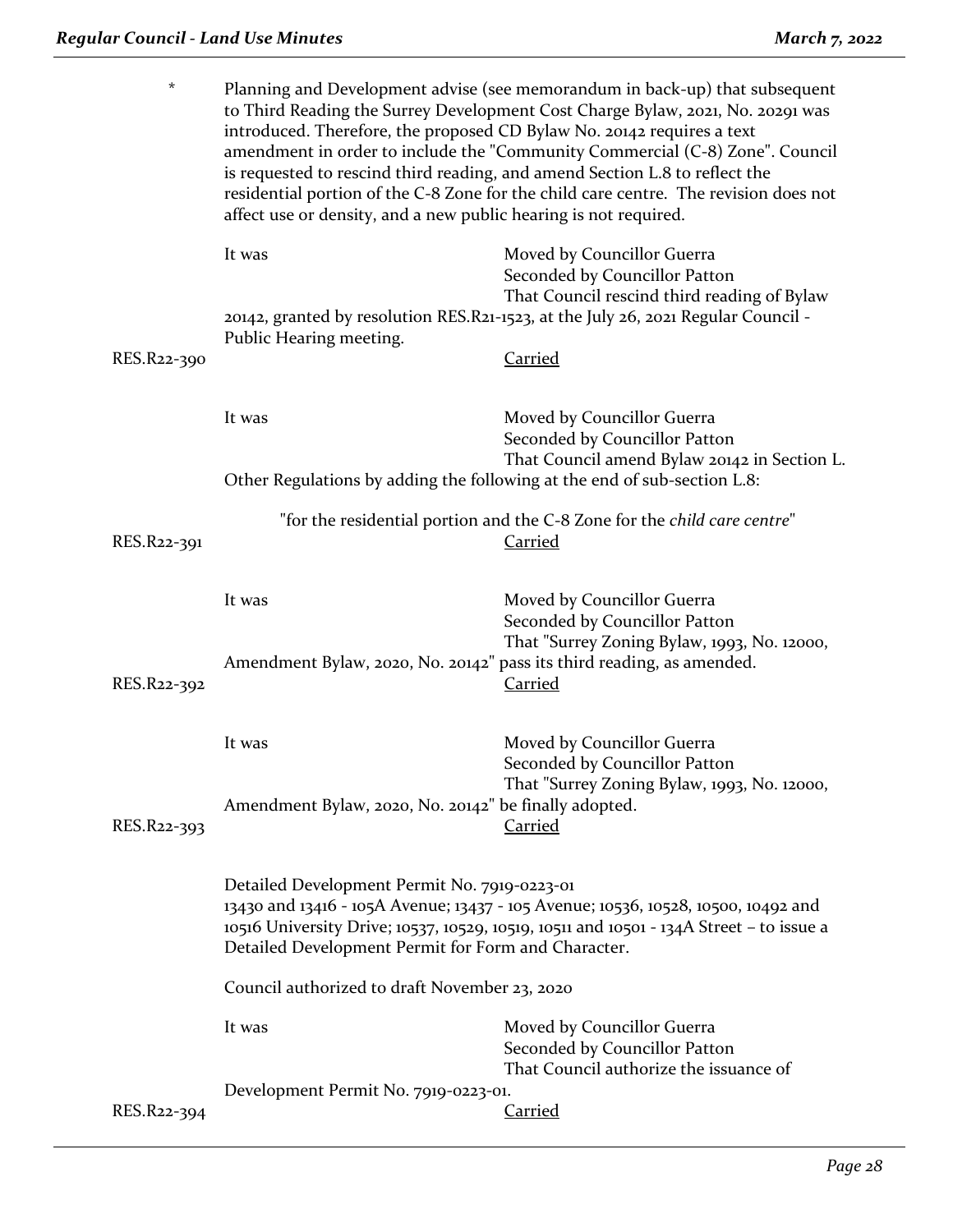General Development Permit No. 7919-0223-00

13430 and 13416 - 105A Avenue; 13437 - 105 Avenue; 10536, 10528, 10500, 10492 and 10516 University Drive; 10537, 10529, 10519, 10511 and 10501 - 134A Street – to issue a Development Permit for Sensitive Ecosystems (Streamside Areas) and Form and Character.

Council authorized to draft July 17, 2020

|             | It was                     | Moved by Councillor Guerra      |
|-------------|----------------------------|---------------------------------|
|             |                            | Seconded by Councillor Patton   |
|             |                            | That General Development Permit |
|             | No. 7919-0223-00 be filed. |                                 |
| RES.R22-395 |                            | Carried                         |

## **PERMITS - APPROVALS**

| 11.         | Development Variance Permit No. 7917-0473-00<br>Owner: R. Kumar, S. Phull and S. Devi<br>Agent: CitiWest Consulting Ltd. (Roger Jawanda)<br>12339 - 100 Avenue - to reduce the minimum lot width from 15 metres to<br>13.9 metres for proposed Lots 1 and 2 and to reduce the minimum side yard setbacks<br>from 1.8 metres to 1.2 metres for principal buildings on proposed Lots 1 and 2. |                                                                                                       |  |  |
|-------------|---------------------------------------------------------------------------------------------------------------------------------------------------------------------------------------------------------------------------------------------------------------------------------------------------------------------------------------------------------------------------------------------|-------------------------------------------------------------------------------------------------------|--|--|
|             |                                                                                                                                                                                                                                                                                                                                                                                             | Council supported February 25, 2019                                                                   |  |  |
| $^\star$    | Planning and Development advise (see memorandum in back-up) that five onsite<br>Western Red Cedar trees are now proposed for removal. This removal is subject to<br>the replacement of trees that are a minimum 75% coniferous trees.                                                                                                                                                       |                                                                                                       |  |  |
|             | It was                                                                                                                                                                                                                                                                                                                                                                                      | Moved by Councillor Guerra<br>Seconded by Councillor Patton<br>That Council authorize the issuance of |  |  |
| RES.R22-396 | Development Variance Permit No. 7917-0473-00.                                                                                                                                                                                                                                                                                                                                               | <b>Carried</b>                                                                                        |  |  |
| 12.         | Development Variance Permit No. 7921-0279-00<br>Owner: 1063550 B.C. Ltd. (Director Information: Diane Balsor, Brock Dorward)<br>Agent: WSP Canada Inc (Scott Pelletier)<br>$18310 - 68$ Avenue – to reduce the minimum rear yard setback from 7.5 metres to<br>2 metres to the principle building face in order to construct a single family<br>dwelling.                                   |                                                                                                       |  |  |
|             | Council supported January 31, 2022                                                                                                                                                                                                                                                                                                                                                          |                                                                                                       |  |  |
|             | It was                                                                                                                                                                                                                                                                                                                                                                                      | Moved by Councillor Guerra<br>Seconded by Councillor Patton<br>That Council authorize the issuance of |  |  |
| RES.R22-397 | Development Variance Permit No. 7921-0279-00.                                                                                                                                                                                                                                                                                                                                               | <b>Carried</b>                                                                                        |  |  |
|             |                                                                                                                                                                                                                                                                                                                                                                                             |                                                                                                       |  |  |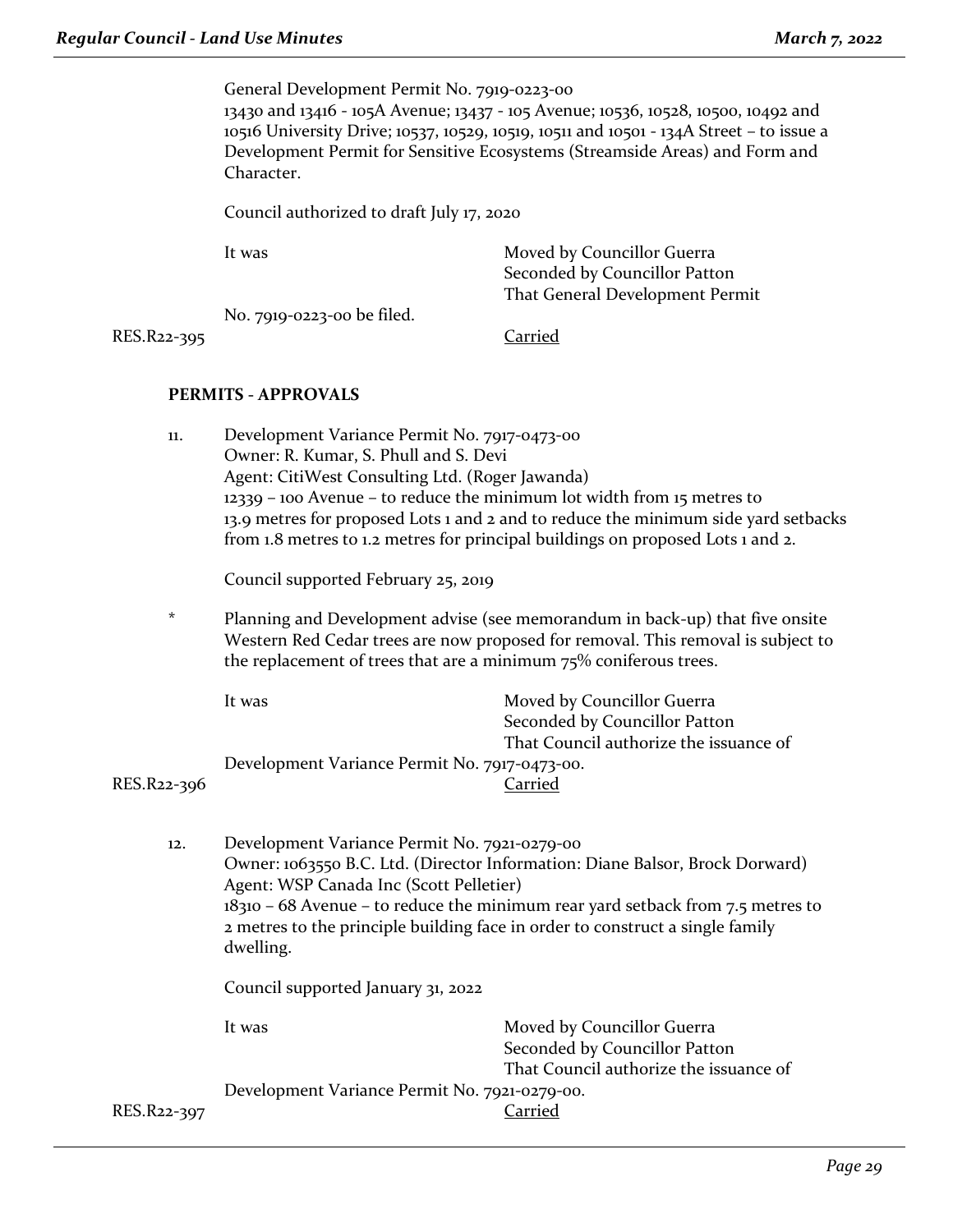## **APPLICATIONS/BYLAWS/PERMITS TO BE CLOSED**

| 13.         | "Surrey Zoning Bylaw, 1993, No. 12000, Amendment Bylaw, 2016, No. 18679"                       |                                                 |  |
|-------------|------------------------------------------------------------------------------------------------|-------------------------------------------------|--|
|             | 7915-0342-00                                                                                   |                                                 |  |
|             | Owner: Jasbir Lail                                                                             |                                                 |  |
|             | Agent: Coastland Engineering & Surveying Ltd. (Michael Helle)                                  |                                                 |  |
|             | RF to RF-12 – 6041 King George Boulevard - to subdivide into $\frac{1}{5}$ single family lots. |                                                 |  |
|             | Council direction received March 7, 2016                                                       |                                                 |  |
|             | It was                                                                                         | Moved by Councillor Guerra                      |  |
|             |                                                                                                | Seconded by Councillor Patton                   |  |
|             |                                                                                                | That Council close Application No. 7915-0342-00 |  |
|             | and file Bylaw No. 18679.                                                                      |                                                 |  |
| RES.R22-398 |                                                                                                | Carried                                         |  |
|             |                                                                                                |                                                 |  |
|             |                                                                                                |                                                 |  |

14. Development Variance Permit No. 7913-0122-00 Owner: M. Nitsch. Agent: M. Nitsch 13021 Crescent Road – to reduce the minimum front yard setback for accessory building from 18 metres to 7.16 metres.

Council supported December 15, 2014

It was Moved by Councillor Guerra Seconded by Councillor Patton That Council close Application No. 7913-0122-00.

## RES.R22-399 Carried

## **I. CLERKS REPORT**

This section had no items to consider.

## **J. OTHER BUSINESS**

This section had no items to consider.